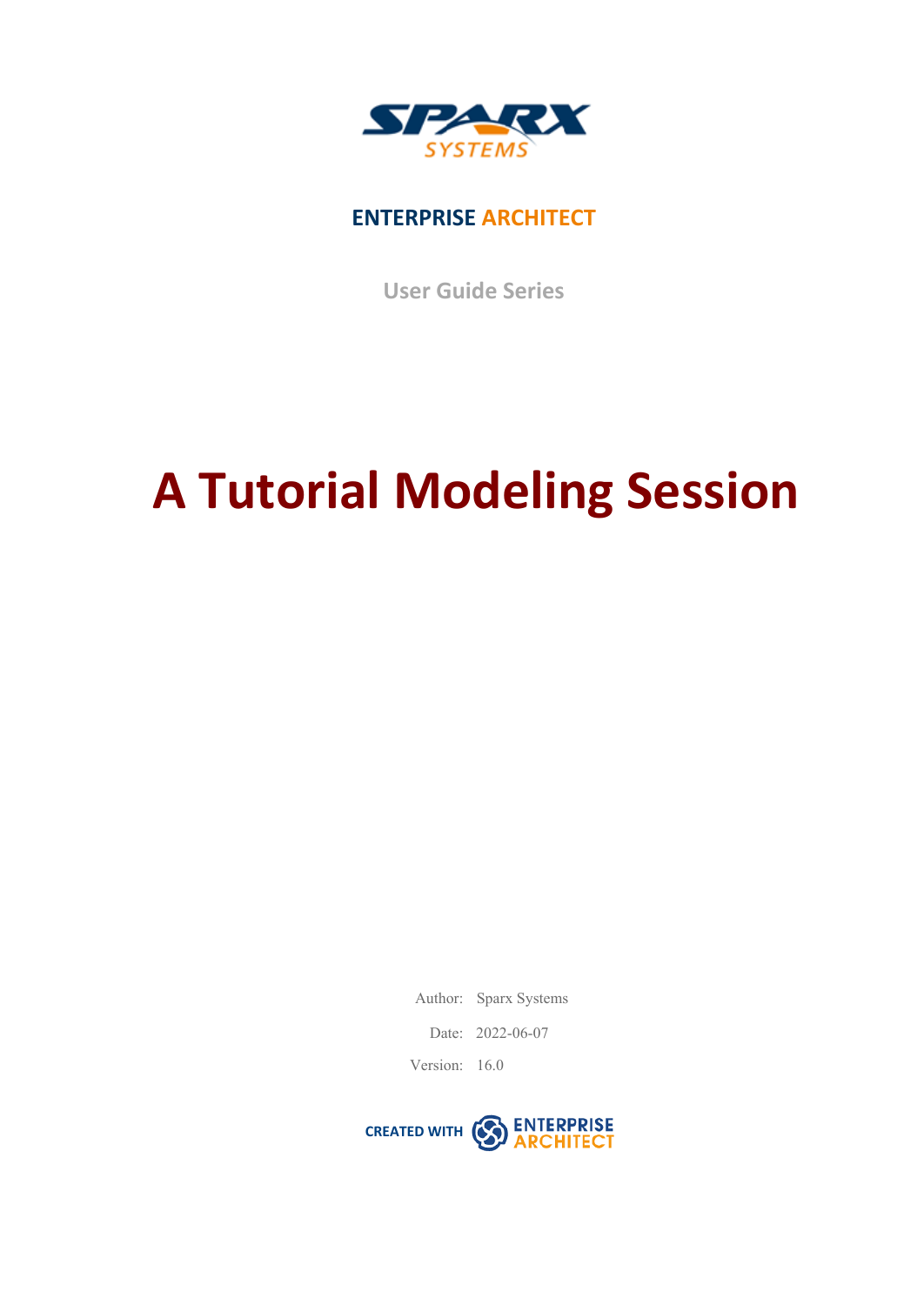# **Table of Contents**

| A Tutorial Modeling Session                                                                                                                                                                                                         |    |
|-------------------------------------------------------------------------------------------------------------------------------------------------------------------------------------------------------------------------------------|----|
| Startup                                                                                                                                                                                                                             |    |
| Create a Project                                                                                                                                                                                                                    |    |
| Add a View to your Model                                                                                                                                                                                                            |    |
| Add New Packages                                                                                                                                                                                                                    |    |
| Create a New Diagram                                                                                                                                                                                                                |    |
| Create New Elements on a Diagram                                                                                                                                                                                                    |    |
| <b>Add Connectors</b>                                                                                                                                                                                                               | 14 |
| <b>Modify Properties</b>                                                                                                                                                                                                            | 15 |
| Save Changes <b>Changes (2018)</b> Save Changes (2018) Save Changes (2018) Save Changes (2018) Save Changes (2018) Save Changes (2018) Save Changes (2018) Save Changes (2018) Save Changes (2018) Save Changes (2018) Save Changes | 16 |
| Copy Elements                                                                                                                                                                                                                       |    |
| Move Objects Around                                                                                                                                                                                                                 | 19 |
| Move Objects Within a Package                                                                                                                                                                                                       | 20 |
| Move Objects Between Packages [1989] [1989] [1989] [1989] [1989] [1989] [1989] [1989] [1989] [1989] [1989] [19                                                                                                                      | 21 |
| Move Elements in a Diagram                                                                                                                                                                                                          | 22 |
| Move Elements Between Diagrams                                                                                                                                                                                                      | 23 |
| Connect to a Different Element on a Diagram                                                                                                                                                                                         | 24 |
| Delete a Connector                                                                                                                                                                                                                  | 25 |
| Delete an Element                                                                                                                                                                                                                   | 27 |
| Remove Elements From a Diagram                                                                                                                                                                                                      | 28 |
| Delete Elements From Your Model                                                                                                                                                                                                     | 29 |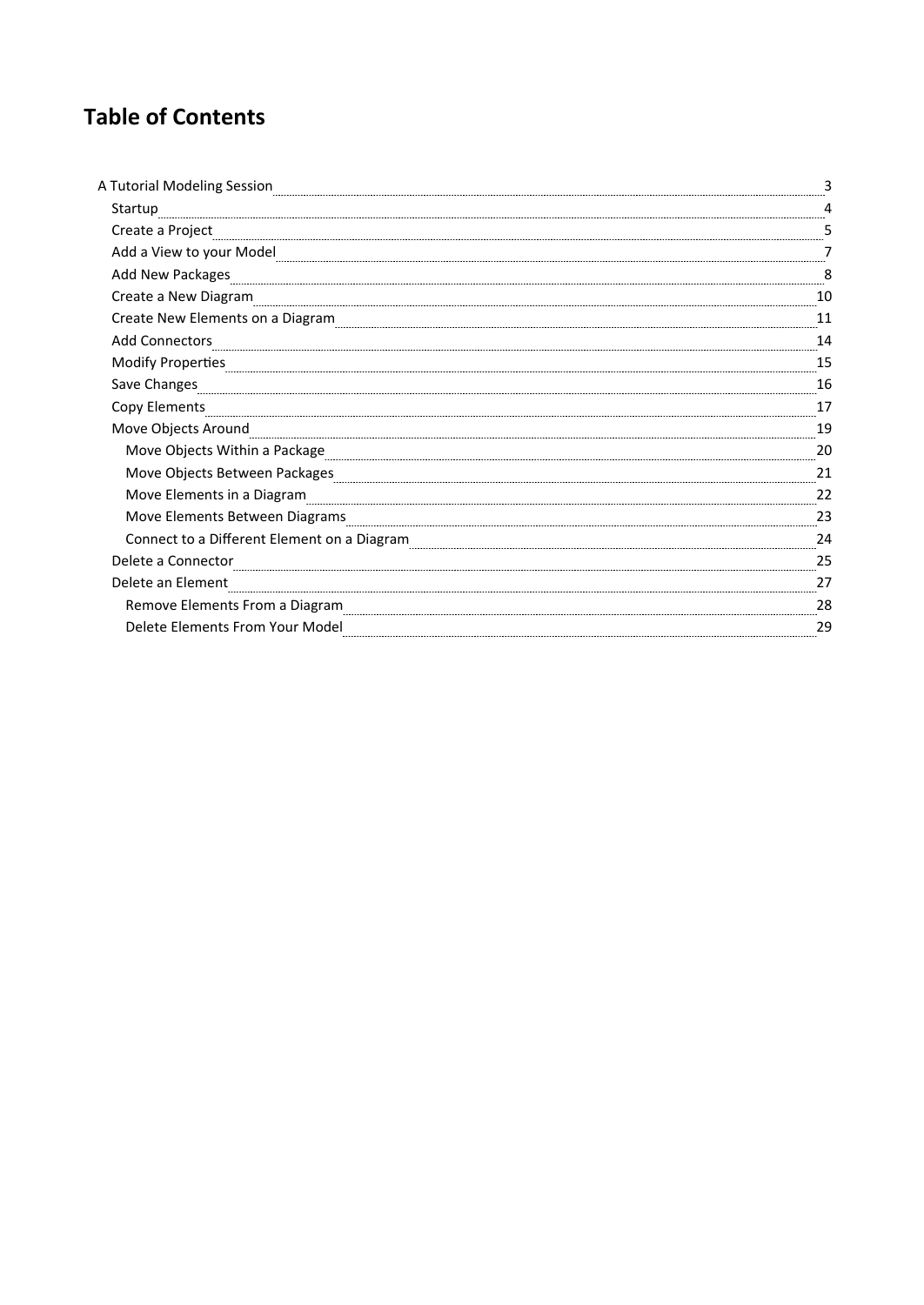# **A Tutorial Modeling Session**

| <b>COLOR</b><br>E<br>L.<br><b>CONTRACTOR</b><br><b>State</b> | Package diagrams are used to divide the<br>model into logical containers, or<br>'packages', and describe the interactions<br>between them at a high level. |                                | <b>Tutorials</b>                                                                                                          | Actor1                                                                                                                                                    | Use Case1                                    |
|--------------------------------------------------------------|------------------------------------------------------------------------------------------------------------------------------------------------------------|--------------------------------|---------------------------------------------------------------------------------------------------------------------------|-----------------------------------------------------------------------------------------------------------------------------------------------------------|----------------------------------------------|
| pkg Packages                                                 |                                                                                                                                                            | with Enterprise Architect.     | Sparx Systems provides tutorials for the Unified Modeling Language (UML) and for its modeling tool, Enterprise Architect. | We provide these tutorials in the interests of enhancing your understanding of the various aspects and advantages of modeling UML<br>8. Use Case Diagrams | 9. Sequence Diagrams                         |
| GenApply                                                     | All (40)                                                                                                                                                   | Unified Modeling Language (24) | Enterprise Architect (16)                                                                                                 | Use Case diagrams are used to model<br>user/system interactions. They define<br><b>THE REAL</b>                                                           | Sequence diagrams an<br>communication diagra |

#### Welcome to Enterprise Architect!

This quick-start tutorial helps you get up to speed with Enterprise Architect.

As you read through this tutorial, it is recommended that you have Enterprise Architect open so that you can try out the tasks described. By the end you should be able to begin modeling your own business/software projects with Enterprise Architect.

Throughout the descriptions there are hyperlinks to more detailed information on a range of topics.

#### **Basic Tasks**

| Task                                   |
|----------------------------------------|
| Creating a new project                 |
| Adding Views to your model             |
| Adding Packages to your model          |
| Adding diagrams                        |
| Adding elements to your model Packages |
| Creating links between model elements  |
| Refining the model                     |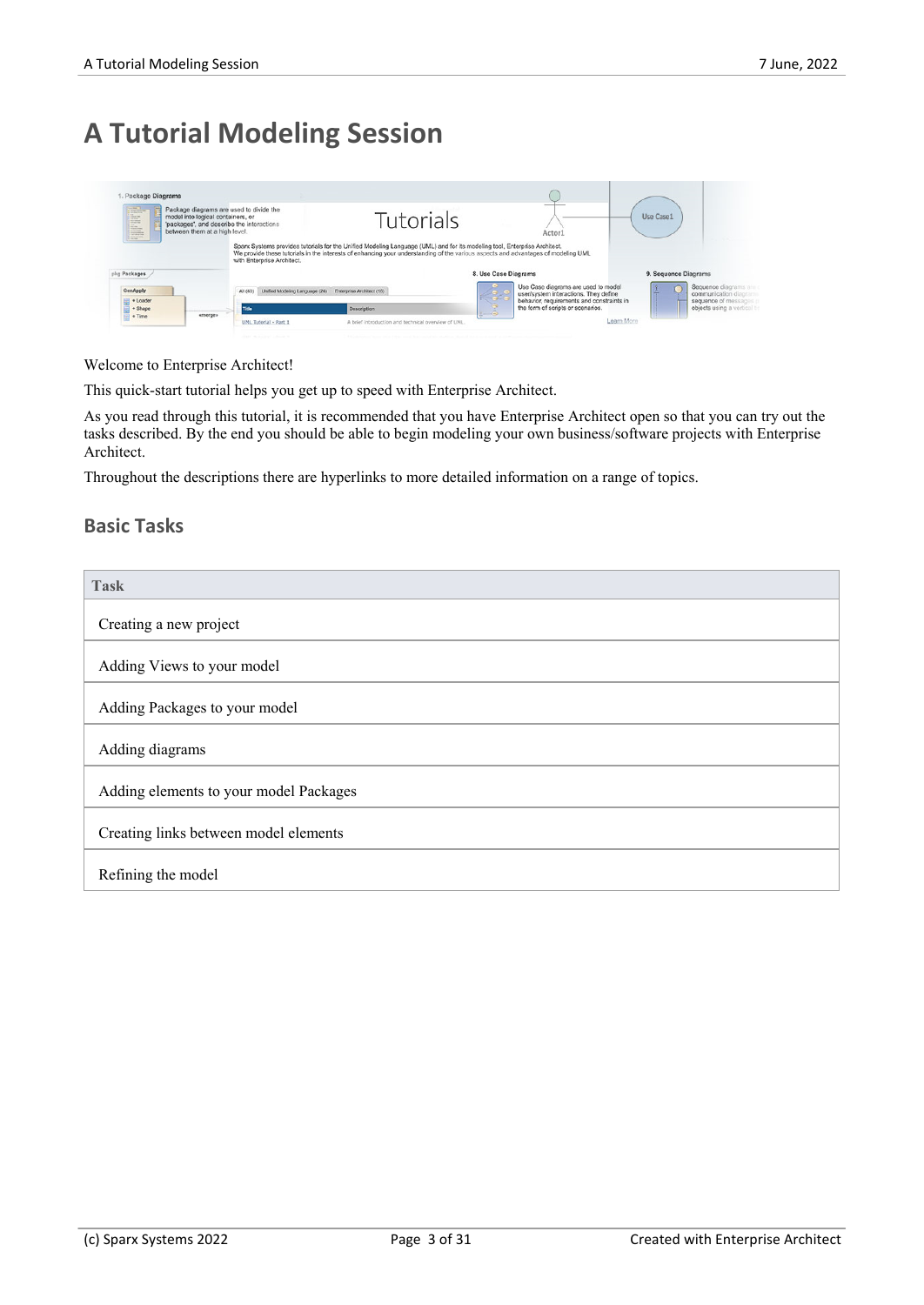# **Startup**

When you install Enterprise Architect on your system, two items are created:

- An Enterprise Architect icon on your Windows desktop
- A new program folder called Enterprise Architect <version number> in your Windows 'Start > All Programs' menu; this folder contains the execution option 'Enterprise Architect'

You can start Enterprise Architect by clicking on either of these objects. After a short pause, the Start Page displays, from which you can:

- · Open a project file (.eap file, .eapx file, .qea file, .qeax file or .feap file)
- · Create a new project (.eap file, .eapx file, .qea file, .qeax file or .feap file)
- Connect to a DBMS repository (Corporate and extended editions)
- Connect to a project via the Cloud (Corporate and extended editions)
- Return directly to one of the projects you most recently opened
- Open one of a number of Portals to a set of facilities that support an area of work in Enterprise Architect

- If you changed the default system folder name during installation, the Enterprise Architect <version number> folder in the 'All Programs' menu will have the name you provided
- · By default, when you install Enterprise Architect, an empty 'starter' project called EABase.qea is installed, as well as an example project named EAExample.qea; we recommend that new users select the EAExample file and explore it in some detail while they become familiar with UML and software engineering using Enterprise Architect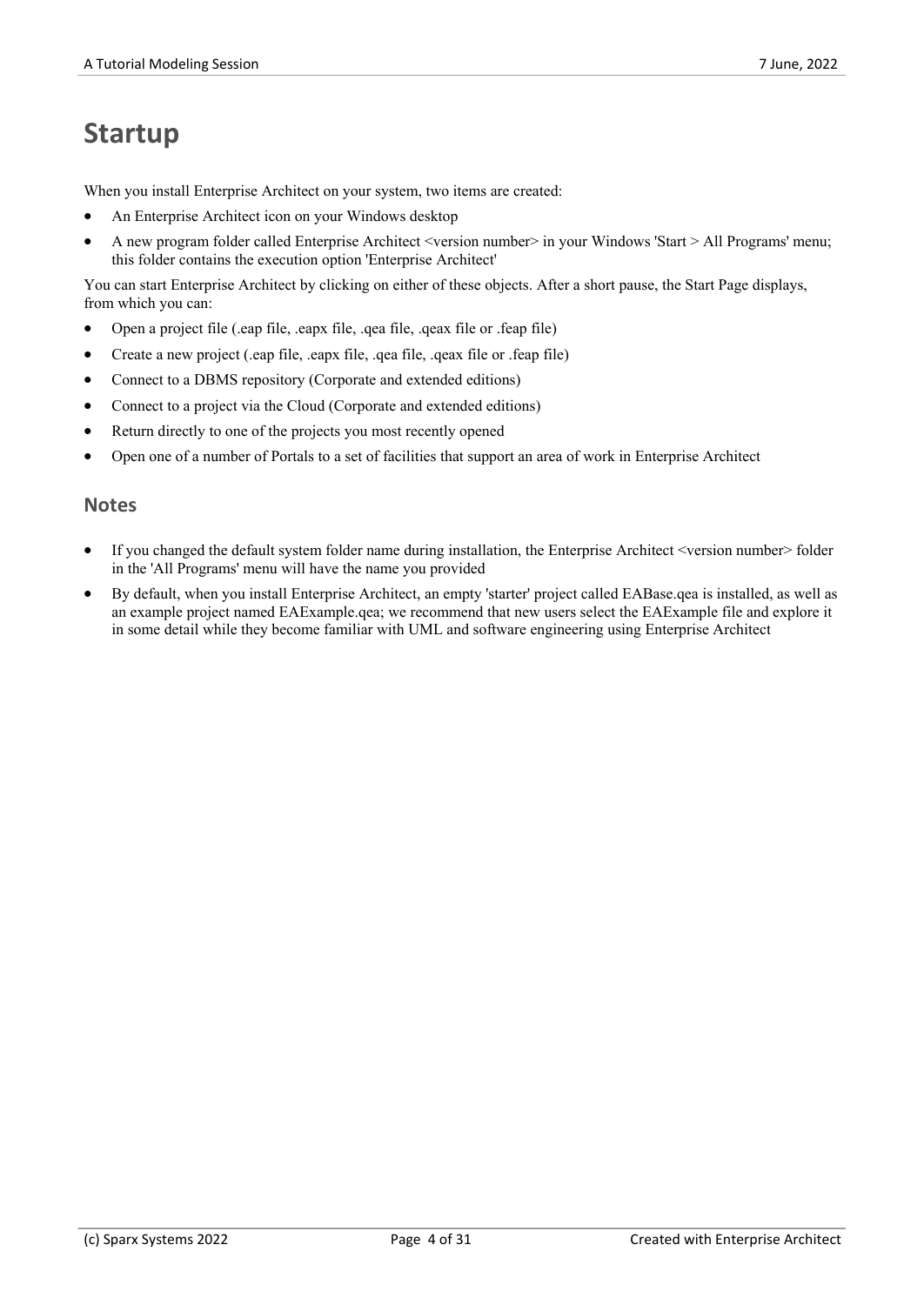# **Create a Project**

A project is a single file or repository-based store for one or more models. The first step in getting started with Enterprise Architect is to either open an existing project, or create a new one.

In this example you:

- Create a new file-based project
- · Add a template-based model to kick-start your modeling

Once your new project has been created you:

- · Have a simple Use Case model to explore and tailor to your requirements
- Can re-open your project at any time by double-clicking on it in a file browser
- Can see it in the 'Recent' list on the Start Page

#### **Create a New Project**

| <b>Step</b>    | <b>Description</b>                                                                           |  |  |
|----------------|----------------------------------------------------------------------------------------------|--|--|
| $\mathbf{1}$   | Start Enterprise Architect.                                                                  |  |  |
| $\overline{2}$ | When the 'Start Page' displays, click on the option:<br>Open > Personal Project > Create New |  |  |
|                | Start Page X<br>Open Project Create from Pattern Add Diagram Guidance                        |  |  |
|                | Open<br>Personal Project                                                                     |  |  |
|                | Open File<br><b>Create New</b>                                                               |  |  |
|                | This displays the operating system file browser dialog.                                      |  |  |
|                | In the 'Save as type:' drop-down you have the option to create a repository of<br>file-type: |  |  |
|                | .qea extension (the default)                                                                 |  |  |
|                | .qeax extension                                                                              |  |  |
|                | .feap extension                                                                              |  |  |
|                | .eap extension (JET 3)                                                                       |  |  |
|                | .eapx extension (JET 4)                                                                      |  |  |
|                | Select one of these.                                                                         |  |  |
| 3              | Locate a suitable folder for your project then:                                              |  |  |
|                | In the 'File name' field, type in a distinctive name                                         |  |  |
|                | Click on the 'Save' button to continue<br>$\bullet$                                          |  |  |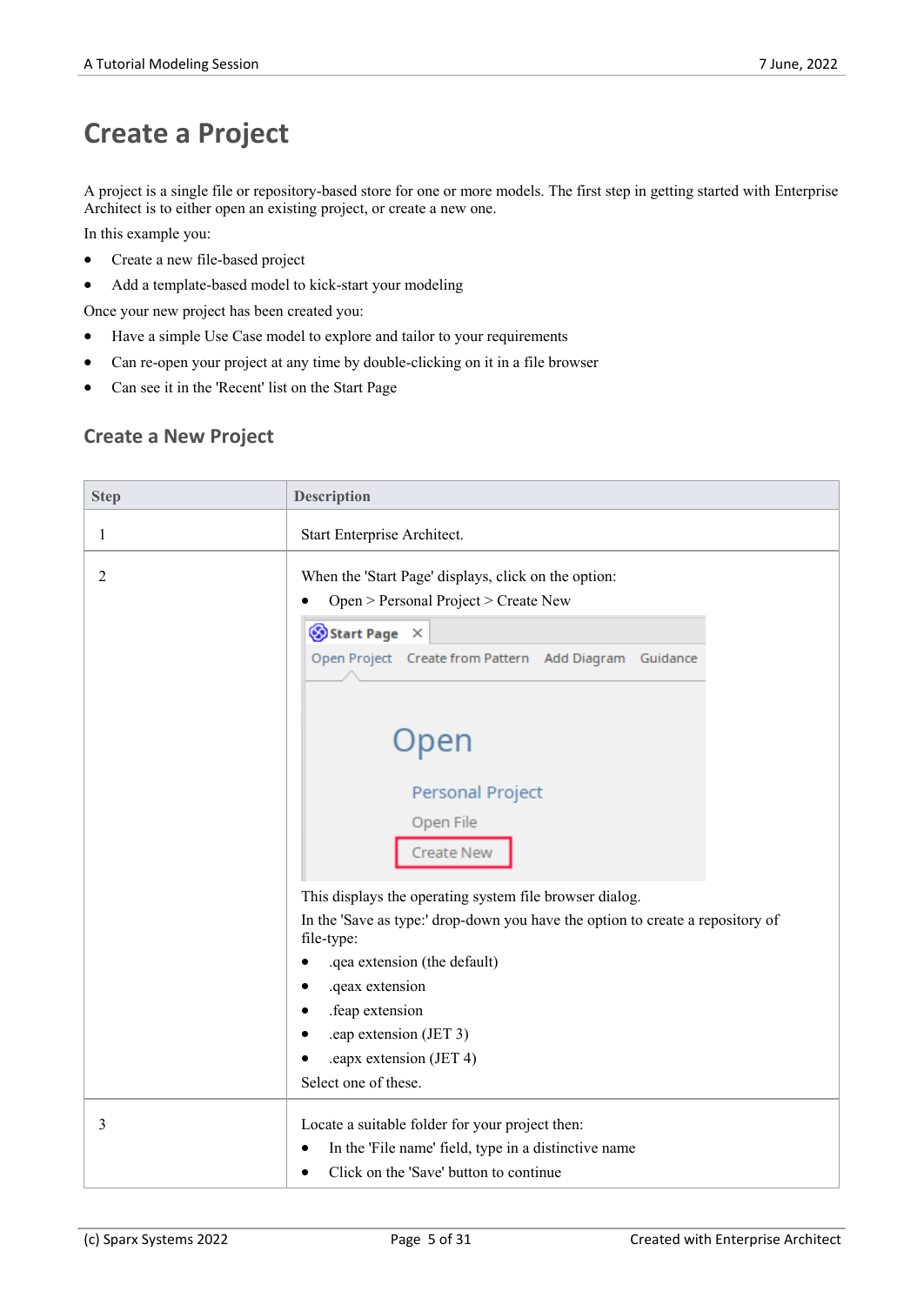|   | Enterprise Architect creates a new project file, places it in the specified location<br>and then opens it automatically.                                          |
|---|-------------------------------------------------------------------------------------------------------------------------------------------------------------------|
|   | The Browser window's 'Project' tab now displays a root-node named 'Model'.                                                                                        |
|   | <b>Browser</b><br><b>平 ×</b>                                                                                                                                      |
|   | □ 명│<br>个<br>$\equiv$ $\overline{\phantom{a}}$                                                                                                                    |
|   | Project Context Diagram Resources                                                                                                                                 |
|   | $\triangleright$ $\blacksquare$ Model                                                                                                                             |
| 4 | To create a starter model:                                                                                                                                        |
|   | Click on the 'Model' root-node<br>٠                                                                                                                               |
|   |                                                                                                                                                                   |
|   | Click on the $\Box$ icon in the Browser window toolbar<br>The Start Page 'Create from Pattern' tab (Model Wizard) displays                                        |
|   | Click on the $\equiv$ button and select 'UML > Behavioral' (a Perspective)                                                                                        |
|   | Scroll down to 'Use Case Diagrams'<br>٠                                                                                                                           |
|   | Select 'Basic Use Case Model'                                                                                                                                     |
|   | $\equiv$<br>Behavioral                                                                                                                                            |
|   | مر                                                                                                                                                                |
|   | ▲ Use Case Diagrams                                                                                                                                               |
|   | □ Starter Use Case Model                                                                                                                                          |
|   | □ Basic Use Case Model                                                                                                                                            |
|   | Basic Use Case Model with Include                                                                                                                                 |
|   | Click on the Create Model(s) button.                                                                                                                              |
|   | Result: The Model Wizard automatically creates a new Use Case model for you,<br>with an initial diagram, some notes and default elements to help get you started. |
| 5 | From the Browser, click on the 'Basic Use Case Model' diagram to open the<br>diagram.                                                                             |
|   |                                                                                                                                                                   |
|   | <b>C</b> Model<br><b>Basic Use Case Model</b><br>m                                                                                                                |
|   | □ Actors                                                                                                                                                          |
|   | Use Cases                                                                                                                                                         |
|   | ि ∢}<br>Ŋ.                                                                                                                                                        |
|   | န်္မွ Basic Use Case Model                                                                                                                                        |
|   | Your diagram is now ready for making any alterations.                                                                                                             |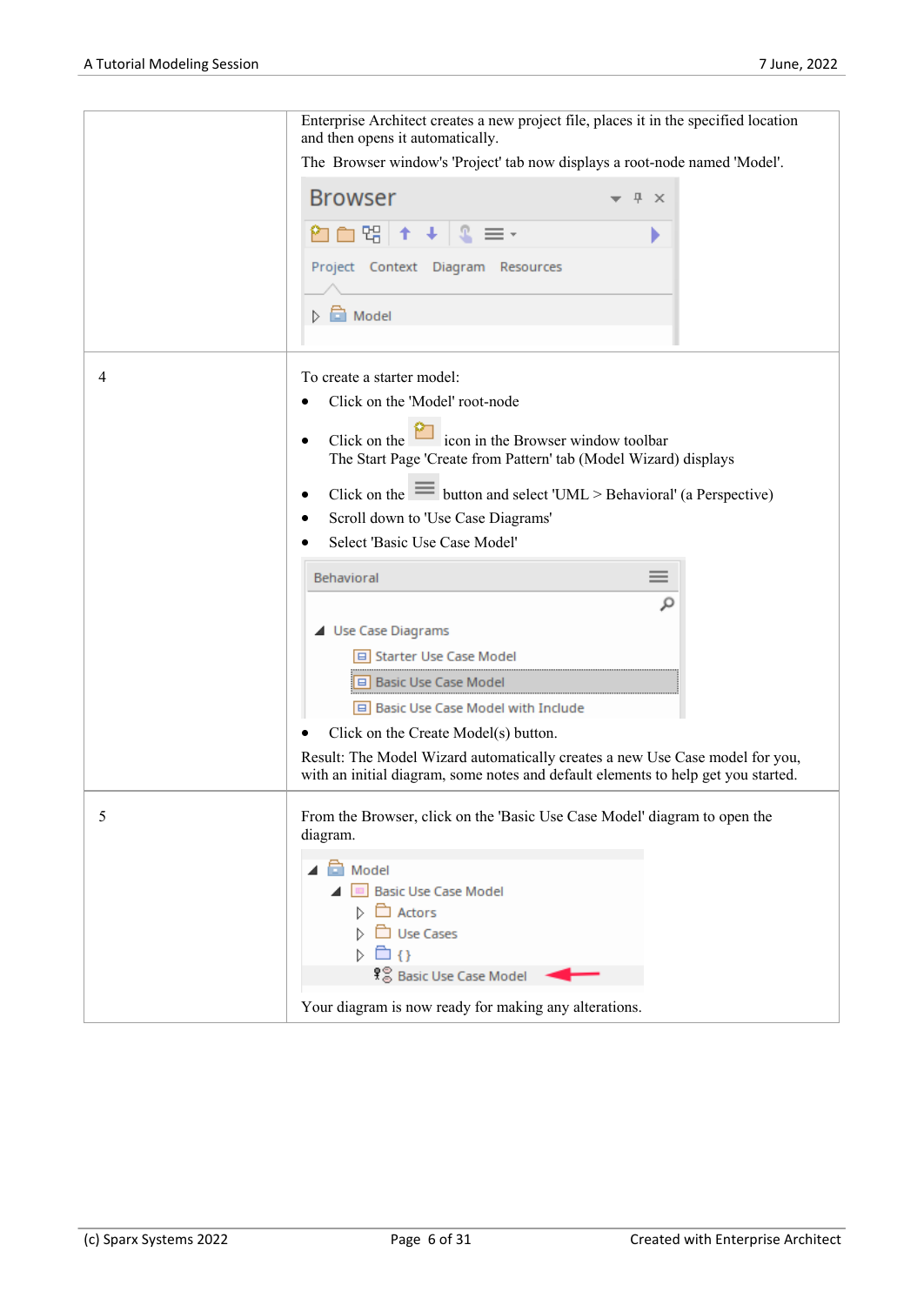# **Add a View to your Model**

A View is a top level Package within a model. It can be categorized by purpose, such as Use Case View, Component View or Deployment View, the purpose being indicated by using different types of icon. Views are used to add an optional level of grouping of Packages, diagrams and elements - the building blocks of your model.

### **Add a View**

| <b>Step</b> | <b>Instruction</b>                                                                                                                                                          |
|-------------|-----------------------------------------------------------------------------------------------------------------------------------------------------------------------------|
|             | In the 'Project' tab of the Browser window, right-click on the 'Model' icon (the model root node) and select<br>the 'Add View' option.                                      |
|             | The 'New Package' dialog displays.                                                                                                                                          |
| 2           | In the 'Name' field, type an appropriate name for the new View.                                                                                                             |
| 3           | To select an icon for the View, click on the button to the right of the 'Name' field', then click on the icon<br>you wish to use in the displayed list (we suggest Simple). |
| 4           | Click on the OK button.                                                                                                                                                     |
|             | The 'New Package' dialog closes.                                                                                                                                            |
|             | The new View is created as a child of the Model root node.                                                                                                                  |

### **Notes**

There are six types of View, which represent conventional ways of categorizing the purpose of a Model View; these types of View represent different structural or behavioral aspects of the same model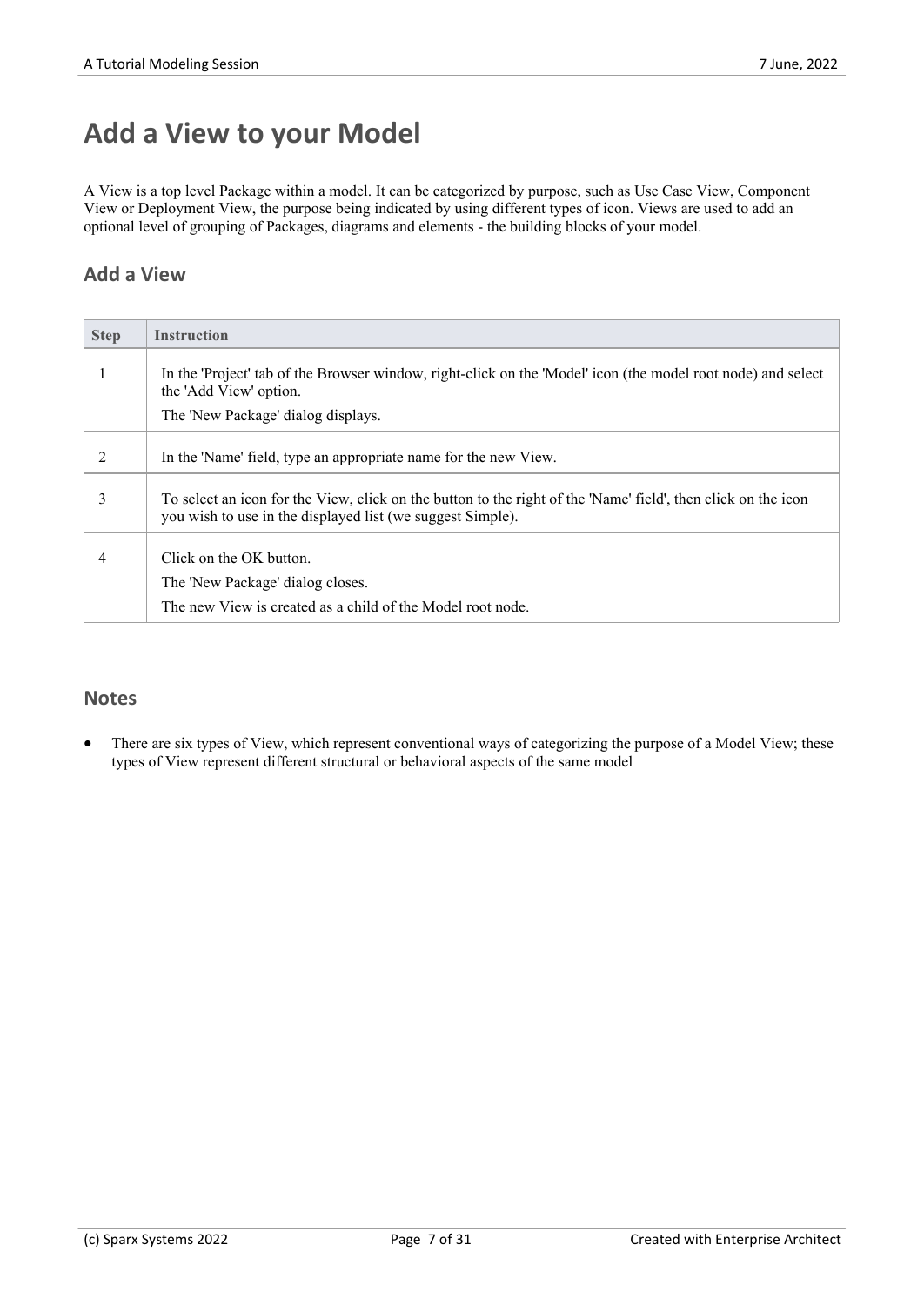# **Add New Packages**

A Package is acontainer of model elements, and is represented in the Browser window as a 'folder' icon.

- · A Package holds the model building blocks, such as diagrams, elements and other Packages
- To begin developing your model, you create an initial Package to hold your first diagrams and model structures

#### **Access**

There are numerous ways in which you can add a Package to your model. Start by selecting the parent Package (or View or Root node) in the Browser window.

Then choose any of the methods outlined here.

| Ribbon                    | Design > Package > Add Package                |
|---------------------------|-----------------------------------------------|
| Context Menu              | Right-click on parent Package   Add a Package |
| <b>Keyboard Shortcuts</b> | $Ctrl+W$                                      |
| Other                     | Browser window tool bar $\Box$                |

#### **Add a Package to your model**

On the 'New Package' dialog, complete the fields as instructed.

| Option                            | <b>Instruction</b>                                                                                                                                                                                                                              |
|-----------------------------------|-------------------------------------------------------------------------------------------------------------------------------------------------------------------------------------------------------------------------------------------------|
| Owner                             | Displays the name of the currently-selected Package or View, to which you are<br>adding the new Package.                                                                                                                                        |
|                                   | If this is not the required owner Package, click on the unit button and select the<br>correct Package.                                                                                                                                          |
| Name                              | Defaults to Package1. Overtype this with the name of the new Package.                                                                                                                                                                           |
| Select and Apply Model<br>Pattern | Click on this radio button if you want to create the new Package from a Model<br>Pattern.                                                                                                                                                       |
| Create Diagram                    | Click on this radio button if you want to immediately create a child diagram for the<br>Package.                                                                                                                                                |
| Package Only                      | Click on this radio button if you want to just create a Package.                                                                                                                                                                                |
| OK                                | Click on this button to create the Package in the Browser window.                                                                                                                                                                               |
|                                   | If you selected the 'Select and Apply Model Pattern' radio button, the Start Page<br>'Create from Pattern' tab (Model Wizard) displays. Select the appropriate<br>Perspective and Model Pattern to import. Click on the Create Model(s) button. |
|                                   | If you selected the 'Create Diagram' radio button, the 'New Diagram' dialog<br>displays. Type in a name for the diagram and select the appropriate Perspective                                                                                  |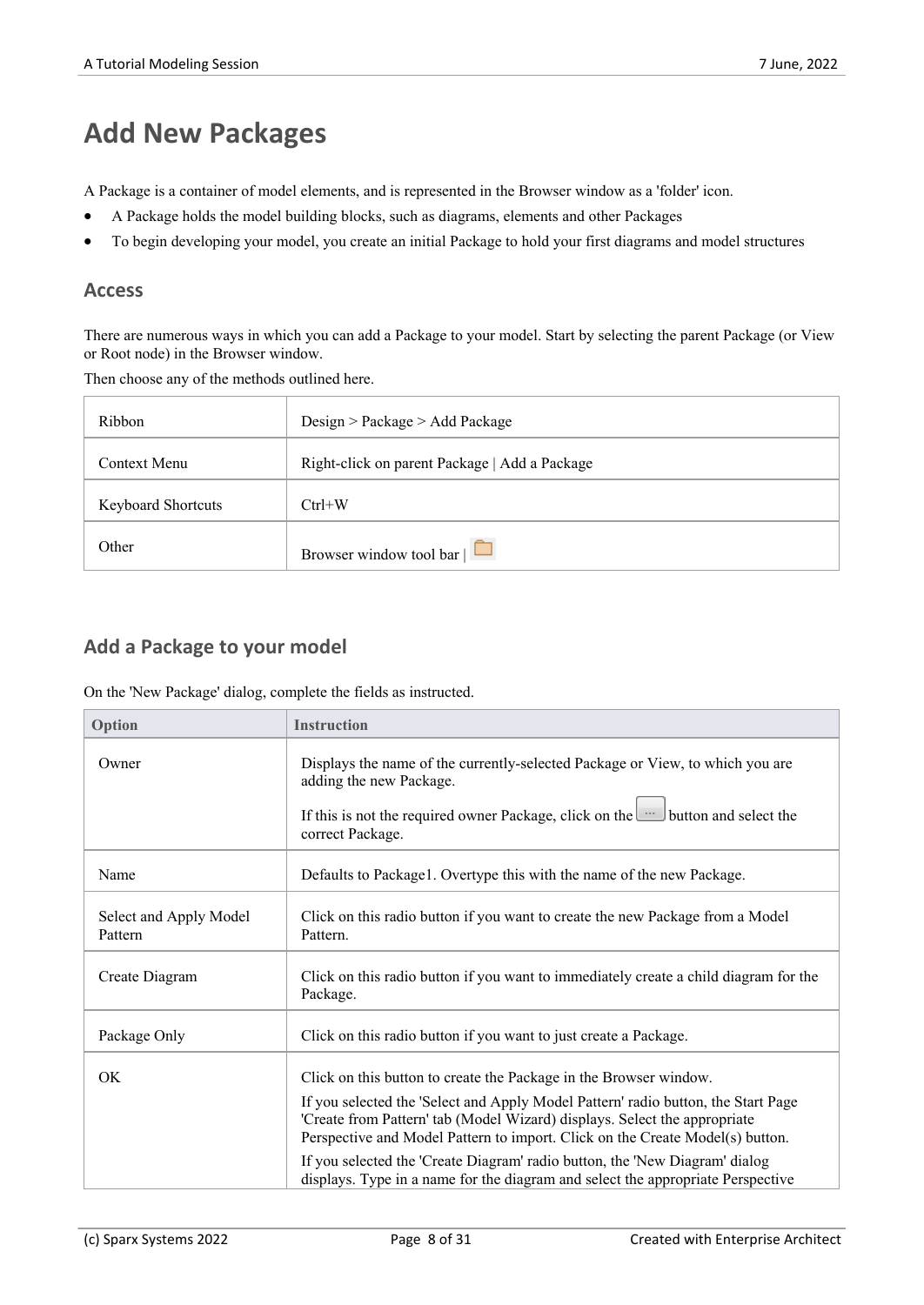|        | Group and Perspective (in the 'Select From' panel) and the required diagram type.<br>Click on the OK button. |
|--------|--------------------------------------------------------------------------------------------------------------|
|        | The new Package is inserted into the Browser window under the selected parent<br>Package or View.            |
| Cancel | Click on this button to abort the changes you have made and close the dialog.                                |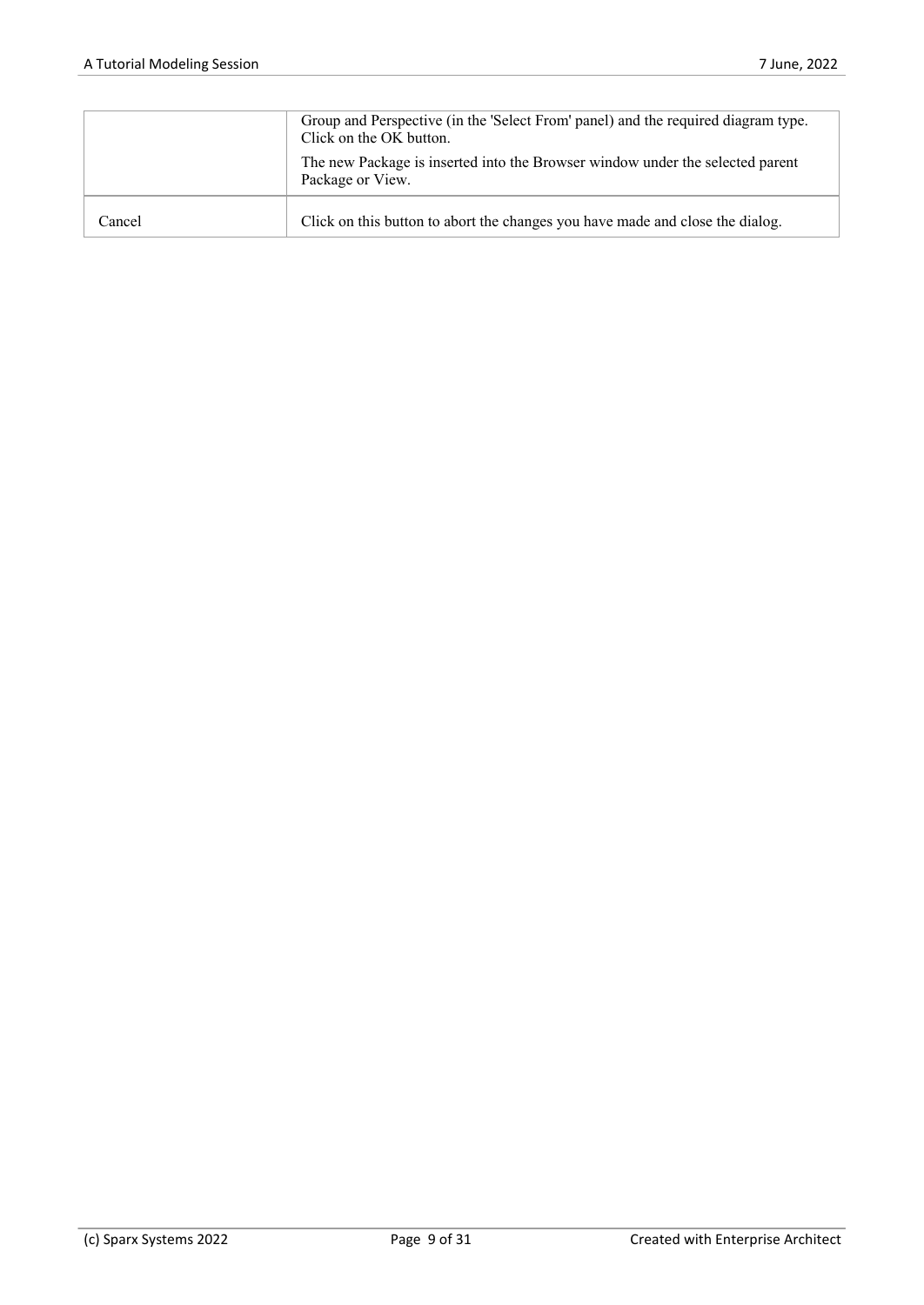# **Create a New Diagram**

A diagram is a visual representation of the elements of your model and:

- · Their attributes and characteristics
- · How they are connected and/or interact with each other

Different diagram types show different aspects of the model and the relationships between elements.

#### **Add new diagrams to your model**

| <b>Step</b> | <b>Action</b>                                                                                                                          |
|-------------|----------------------------------------------------------------------------------------------------------------------------------------|
| 1           | Click on a Package or View in the Browser window, then either:                                                                         |
|             | Click on the Browser window $\frac{P_{\Box}^{\Box}}{P_{\Box}}$<br>button, or                                                           |
|             | Press Ctrl+Insert, or<br>٠                                                                                                             |
|             | Select the 'Design > Diagram > Add Diagram' ribbon option, or                                                                          |
|             | Right-click on the Package or View and select the 'Add Diagram' option                                                                 |
|             | The 'New Diagram' dialog displays.                                                                                                     |
| 2           | Enterprise Architect provides a default diagram name that is the same as the parent Package name.                                      |
|             | Overtype this with your preferred diagram name, if necessary.                                                                          |
| 3           | Click on the 'Select From' header and select the Perspective Group and Perspective most appropriate to<br>the area you are working in. |
|             | The panel below the header displays a list of diagram groups; click on the required group.                                             |
| 4           | In the 'Diagram Types' panel, click on the type of diagram to create.                                                                  |
|             | A description of the selected diagram type displays in the field underneath this pane.                                                 |
| 5           | Click on the OK button.                                                                                                                |
|             | The 'New Diagram' dialog closes<br>٠                                                                                                   |
|             | A new diagram is created as a child of the currently selected Package                                                                  |
|             | The new diagram is opened in the Diagram View, ready for editing                                                                       |

#### **Notes**

When you create a Package, if you leave the 'Create Diagram' option selected, the 'New Diagram' dialog displays automatically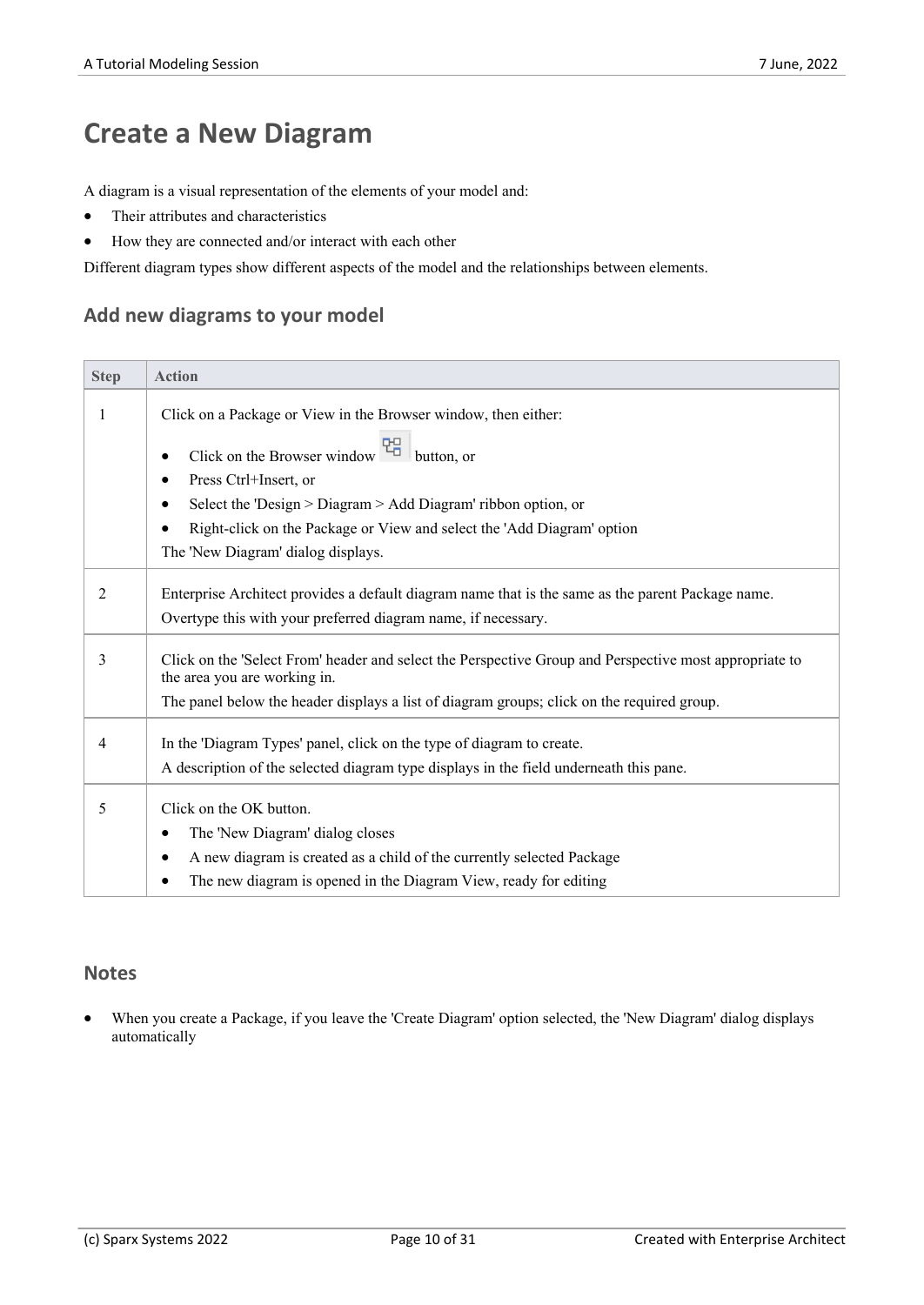# **Create New Elements on a Diagram**

Models are constructed from elements, each of which has its own meaning, rules and notation. Generally, when you create a new element in your model, you want to use that element on a diagram. The simplest way to do this is to create the element directly on the diagram. In this procedure, we will use a Requirement element as the example.

#### **Create a new element on a diagram in your model**

| <b>Step</b> | <b>Action</b>                                                                                                                                                                          |  |  |
|-------------|----------------------------------------------------------------------------------------------------------------------------------------------------------------------------------------|--|--|
| 1           | Display the Properties window; select the 'Start > All Windows > Design > Create > Properties' ribbon<br>option.                                                                       |  |  |
|             | Also display the Diagram Toolbox; select the 'Design > Diagram > Toolbox' ribbon option                                                                                                |  |  |
| 2           | Display the diagram on which the elements are to be created, in the Diagram View.                                                                                                      |  |  |
|             | To open the diagram, double-click on the diagram name in the Browser window.                                                                                                           |  |  |
|             | The diagram opens and the Toolbox is updated to display the categories of elements and relationships that<br>are applicable to that type of diagram.                                   |  |  |
| 3           | In this example, we must change to the Requirements toolbox.                                                                                                                           |  |  |
|             | First, change to the 'Requirements' Perspective. Click on $\equiv$ in the Toolbox window, choose 'Change'<br>Perspective', then choose 'Requirements   Requirements'.                  |  |  |
|             | Now, choose the Requirements toolbox page. Click on $\equiv$ again and choose 'Requirements'.                                                                                          |  |  |
| 4           | Click on the appropriate icon in the Toolbox to select the type of element to create (in this example, the<br>Requirement element).<br>The element type is highlighted in the Toolbox. |  |  |
|             |                                                                                                                                                                                        |  |  |
| 5           | Click on the diagram at the location where you want to place the element.                                                                                                              |  |  |
|             | ≪ ℡<br><b>Toolbox</b><br>Project Requirements. Requirements Diagram<br>$\times$                                                                                                        |  |  |
|             | Start Page   Eg * Project Requirements X<br>$a \alpha$<br>Search                                                                                                                       |  |  |
|             | ▲ Requirements                                                                                                                                                                         |  |  |
|             | Package                                                                                                                                                                                |  |  |
|             | <b>Requirement1</b><br>Requirement                                                                                                                                                     |  |  |
|             | $\blacksquare$ Feature                                                                                                                                                                 |  |  |
|             | $R$ Risk                                                                                                                                                                               |  |  |
|             | no Object<br>The new element is created as a child of the Package that contains the diagram, and is placed onto the                                                                    |  |  |
|             | diagram at the cursor position.                                                                                                                                                        |  |  |
|             | The element's initial details are displayed in the Properties window.                                                                                                                  |  |  |
| 6           | Use the Properties window to define the element's name and other properties it should have.                                                                                            |  |  |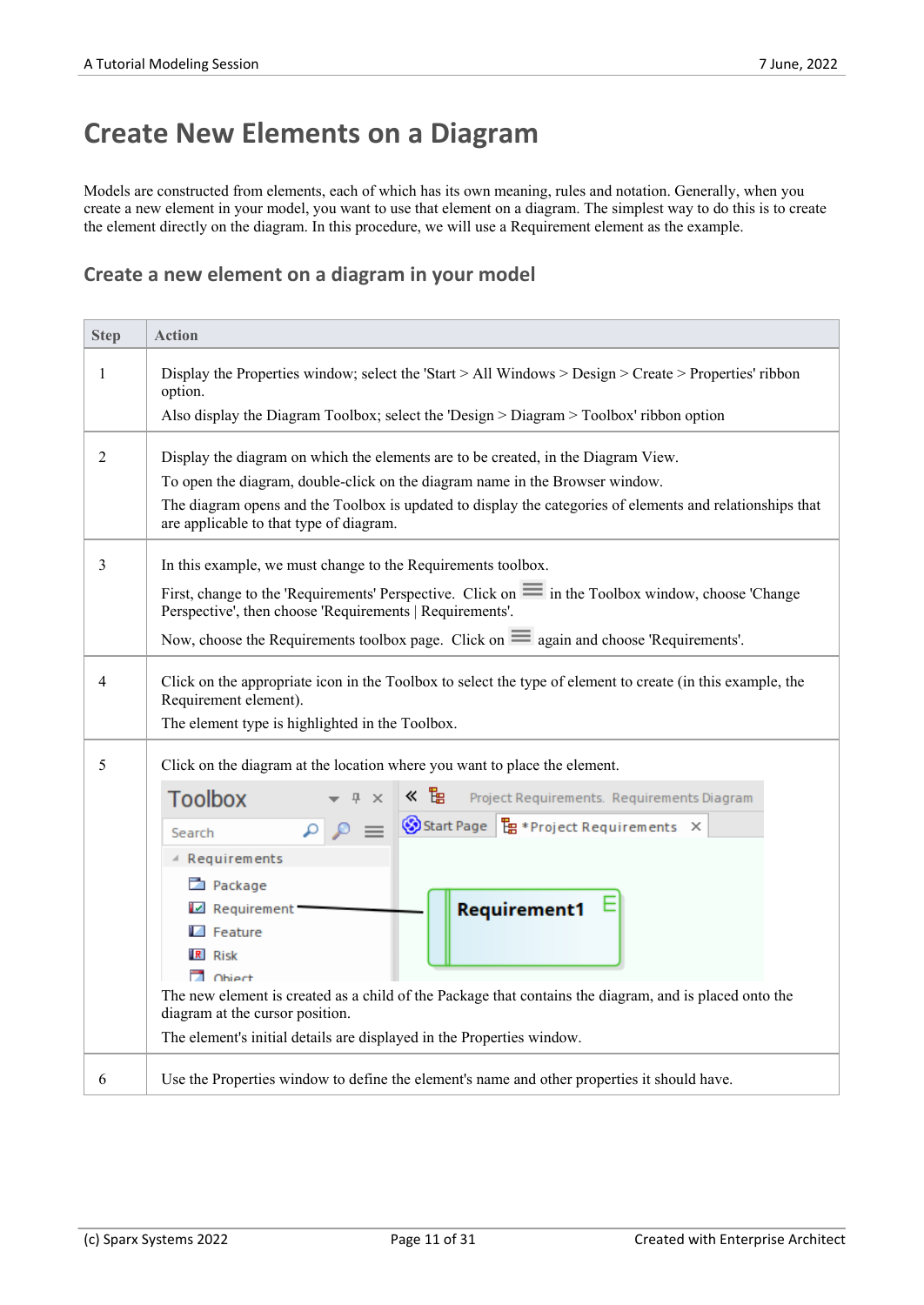|   | umm <u>ummus ummummus</u><br>↑<br>Req.<br>essa essa<br>♂<br>Q<br>日 |                                        |
|---|--------------------------------------------------------------------|----------------------------------------|
|   |                                                                    |                                        |
|   | $H \equiv r$                                                       |                                        |
|   | Element Files                                                      |                                        |
|   |                                                                    |                                        |
|   | 4 General                                                          |                                        |
|   | Name                                                               | Requirement1                           |
|   | Type                                                               | Requirement                            |
|   | Stereotype<br>Alias                                                |                                        |
|   | Keywords                                                           |                                        |
|   | Author                                                             | rchester                               |
|   | ⊿ State                                                            |                                        |
|   | <b>Status</b>                                                      | Proposed                               |
|   | Complexity                                                         | Easy                                   |
|   | Version                                                            | 1.0                                    |
|   | Phase                                                              | 1.0                                    |
|   | △ Project                                                          |                                        |
|   | Package                                                            |                                        |
|   | Created                                                            | 21/05/2018 9:41:20 AM                  |
|   | Modified                                                           | 21/05/2018 9:41:20 AM                  |
|   | <b>GUID</b>                                                        | {0F9539D1-B608-46c3-9B75-F66B3AF830F7} |
|   | WebEA                                                              |                                        |
| ⊿ | Advanced                                                           |                                        |
|   | Scope                                                              | Public                                 |
|   | Language                                                           | $<$ none $>$                           |
|   | Filename                                                           |                                        |
|   | Multiplicity                                                       |                                        |
|   | Classifier                                                         |                                        |
|   | Abstract                                                           |                                        |
|   | Is Leaf                                                            |                                        |
|   | <b>Is Root</b>                                                     |                                        |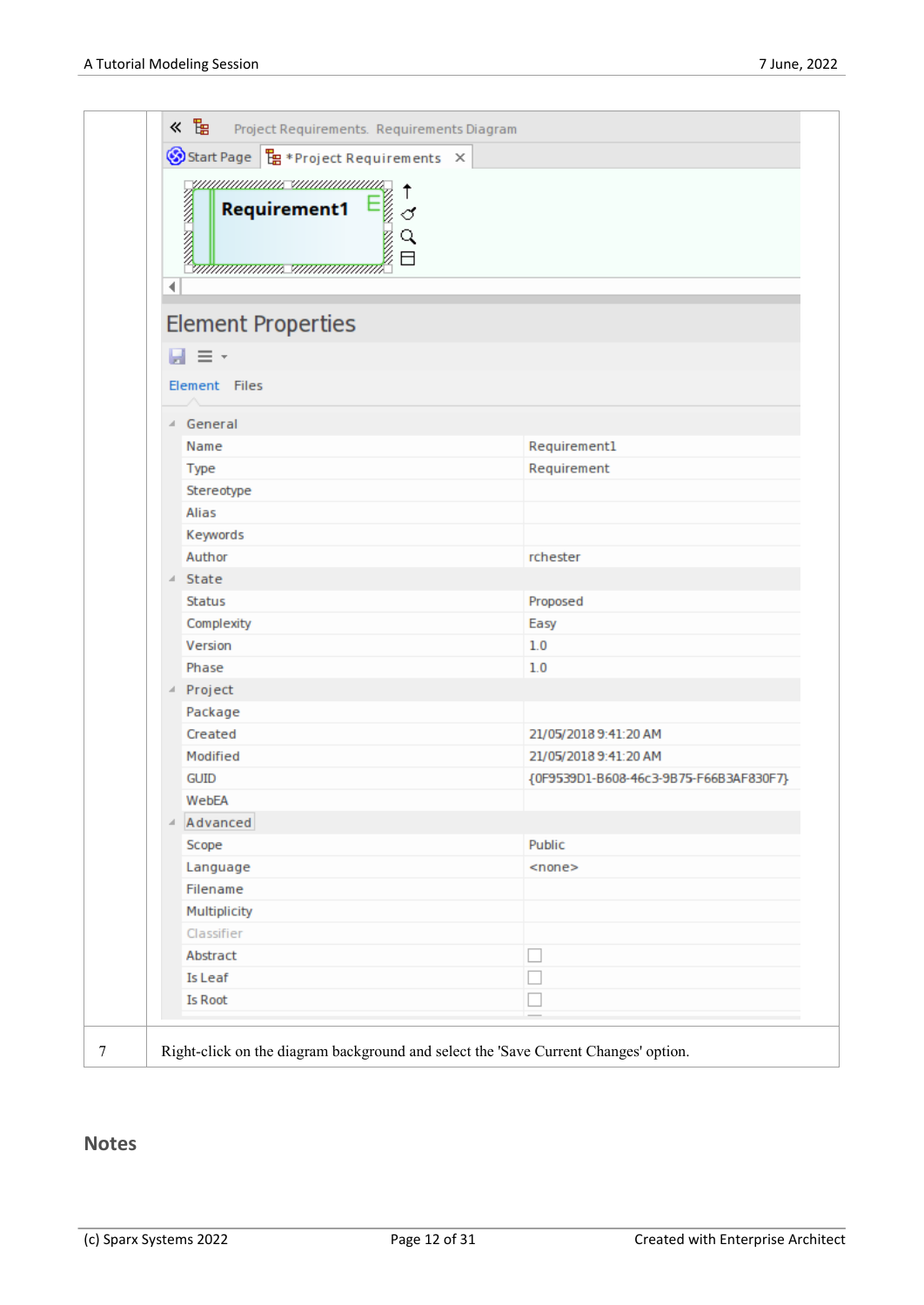- You can also drag or paste existing elements onto a diagram from the Browser window
- If you are creating several elements of one type, after creating the first just press Shift+F3 or Ctrl+click to create the next element of that type
- You can also create elements using shortcuts to the main facilities of the Toolbox, using the 'Toolbox Shortcut' menu; to display this menu press the Insert key or Spacebar key, or hold the left mouse button and click the right mouse button. (The 'Toolbox Shortcut' menu that is displayed, corresponds to the currently selected Toolbox.)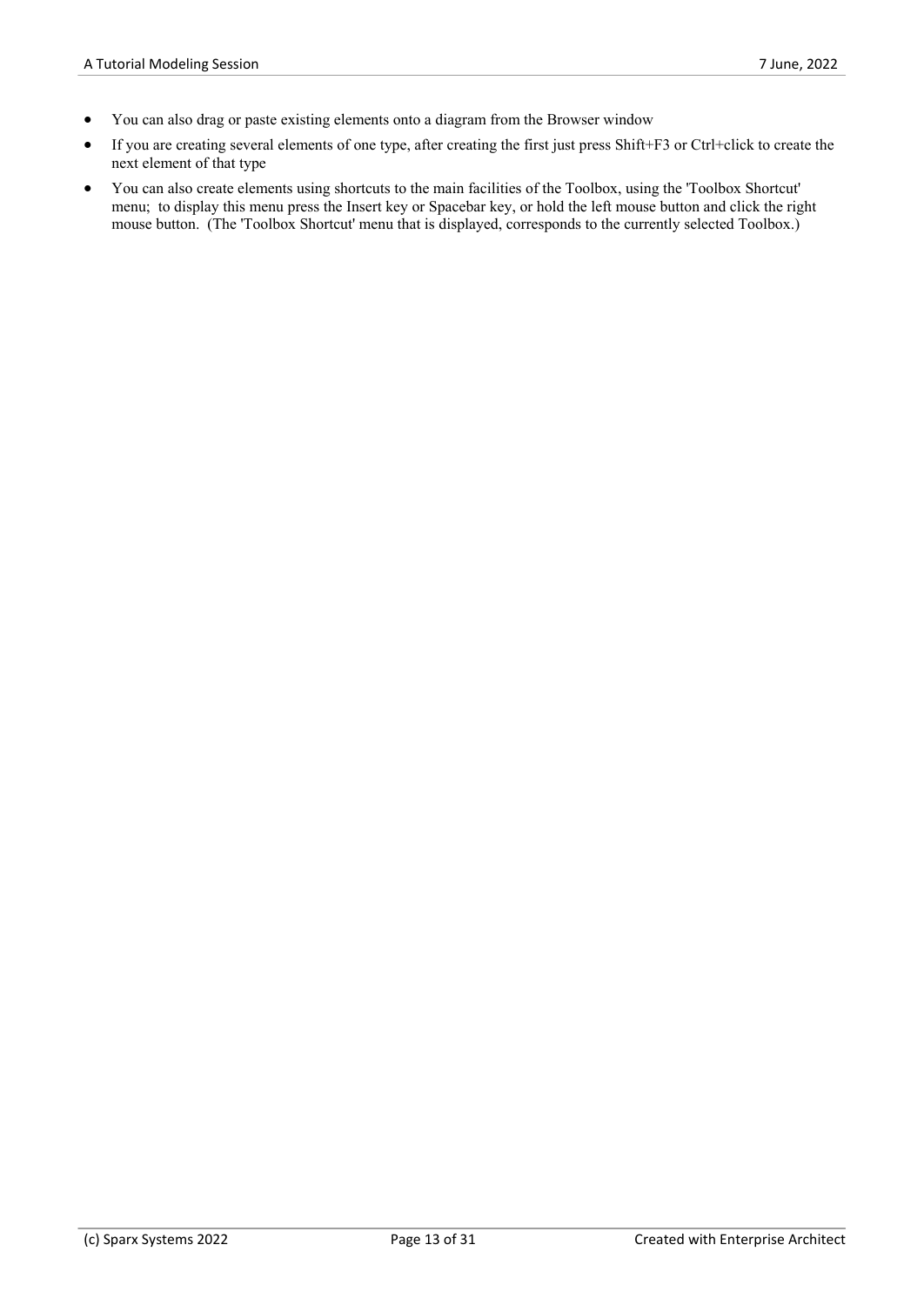# **Add Connectors**

Connectors define specific relationships between specific elements, so you usually create them directly on the diagram by dragging the required relationship type from the Diagram Toolbox. As for elements, the Toolbox automatically presents the connector or relationship types appropriate to the type of diagram currently displayed.

### **Define a relationship between two model elements on a diagram**

| <b>Step</b> | <b>Action</b>                                                                                                                                              |
|-------------|------------------------------------------------------------------------------------------------------------------------------------------------------------|
|             | Display the Diagram Toolbox; either:                                                                                                                       |
|             | Select the 'Design $>$ Diagram $>$ Toolbox' ribbon option or<br>٠                                                                                          |
|             | Press Ctrl+Shift+3<br>$\bullet$                                                                                                                            |
|             | Also, if it is not already displayed, open the Properties window ('Start $>$ All Windows $>$ Design $>$ Create<br>> Properties' ribbon option).            |
| 2           | Open the diagram containing the elements to be connected, in the Diagram View (double-click on the<br>diagram name in the Browser window).                 |
|             | The selected diagram opens and the Toolbox is updated to display the categories of elements and<br>relationships that are applicable to that diagram type. |
| 3           | Click on the required connector in the Toolbox to select the type of connector to draw.                                                                    |
|             | The connector type is highlighted in the Toolbox.                                                                                                          |
|             | Click on the source element in the relationship, then drag across to the target element.                                                                   |
|             | The selected connector is drawn between the two elements.                                                                                                  |
|             | The connector becomes the focus of the Properties window.                                                                                                  |
| 5           | Use the Properties window to define the characteristics of the connector as required.                                                                      |

- If you are creating several connectors of one type, after creating the first, press F3 then click and drag from the source element to the target
- · As you drag a connector path, you can press Shift to create a bend in the connector; if necessary, you can put several bends in the connector line, pressing Shift every time you want to change direction
- · To roll back the bends, keep holding the left mouse button down and press the Backspace key as many times as is necessary
- · To find out more about the type of connector you have dragged on to a diagram, right-click on the connector and select the 'Type Information' option, which displays a Help page on the connector type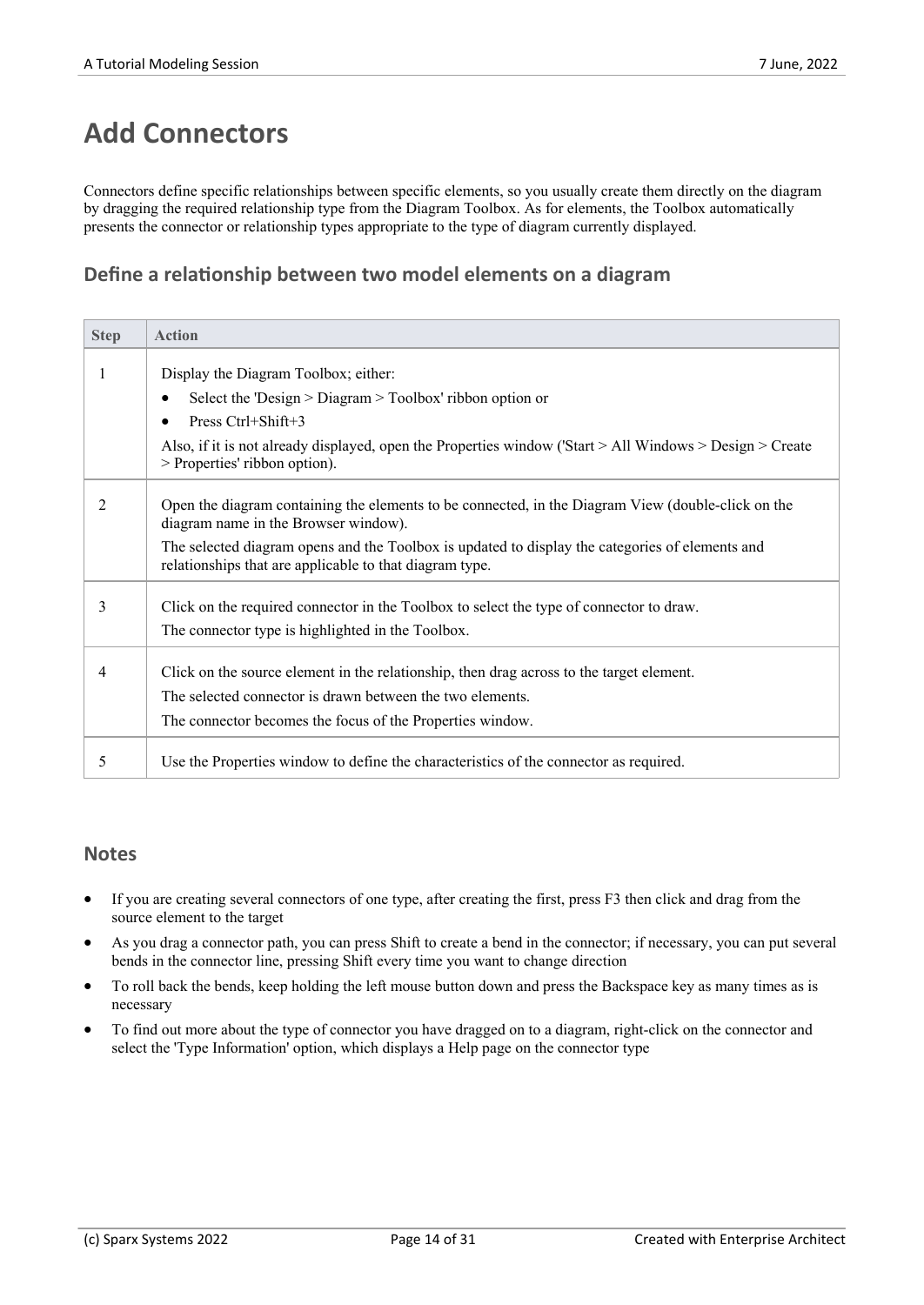# **Modify Properties**

When you create an element and connect it to another element, you usually have to define various characteristics of both the element and the connector to identify the purpose and function they represent. You do this using the Properties window.

When you create elements, Enterprise Architect automatically names and numbers them by type - for example, Class1, Class2 - so you should at least change the 'Name' field to more easily identify each element. Enterprise Architect does not automatically name connectors, but for many connector types you can provide a name that describes the purpose of the connection.

### **Modify the characteristics of a model element or connector**

| <b>Step</b> | <b>Action</b>                                                                                                                                                                                           |
|-------------|---------------------------------------------------------------------------------------------------------------------------------------------------------------------------------------------------------|
|             | Select the 'Start > All Windows > Design > Create > Properties' ribbon option. The Properties window<br>displays.                                                                                       |
|             | Click on the element or connector for which to define properties. The initial details for that object display<br>in the Properties window.                                                              |
|             | Modify the element or connector characteristics as required.                                                                                                                                            |
| 3           | Click on the diagram background.<br>The element or connector details in the window are saved; the diagrams that contain the element or<br>connector are updated as necessary, as is the Browser window. |

- You can also modify the properties of an element or connector using the 'Properties' dialog, which is specific to the selected object; select:
	- For an element, the 'Design > Element > Editors > Properties Dialog' ribbon option or
	- For a connector, right-click on the connector and select the 'Properties' menu option
- · On the 'Properties' dialog, click on the OK button to save the changes and close the dialog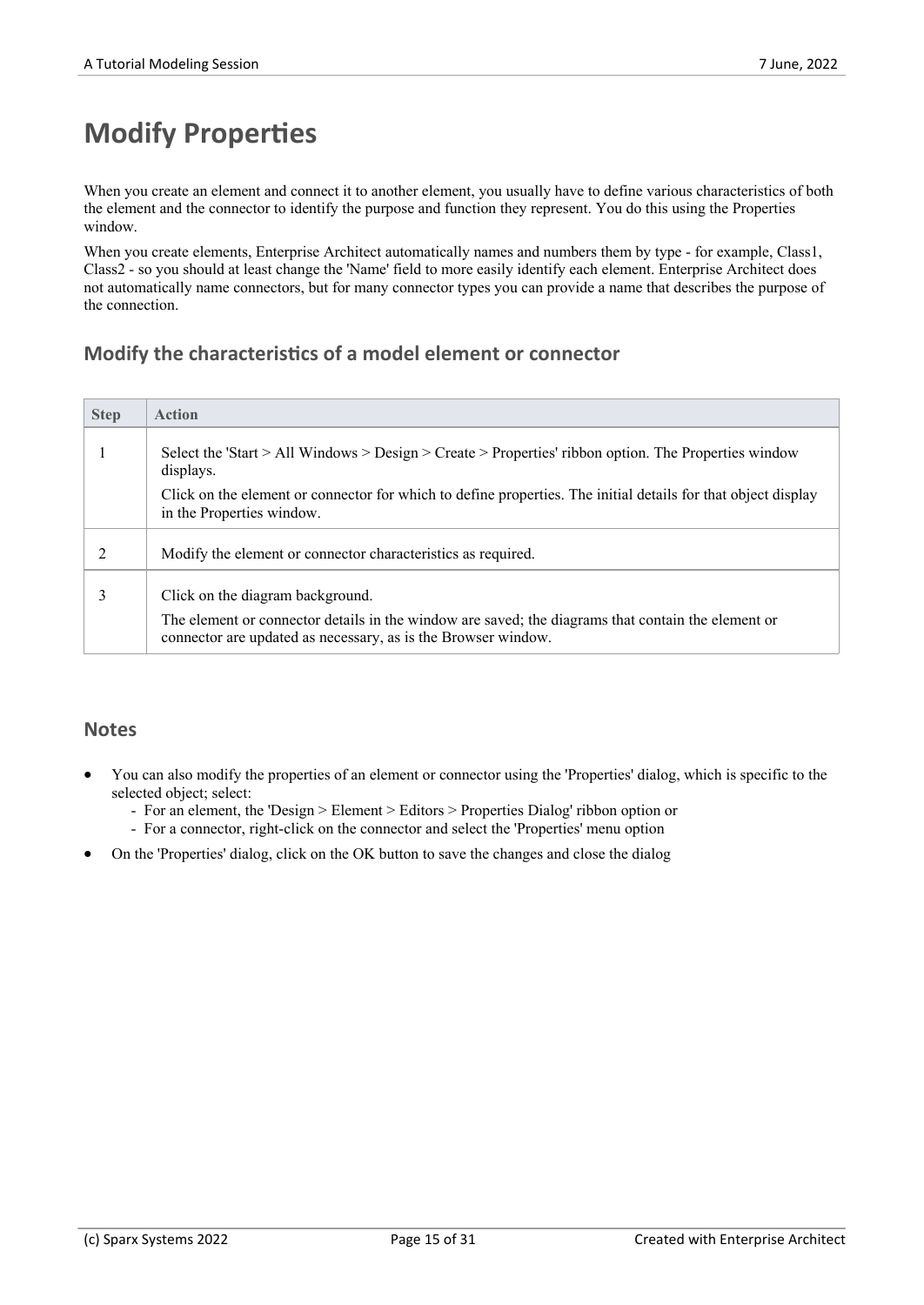## **Save Changes**

Throughout much of yourwork in Enterprise Architect, any changes you make are automatically saved when you close the dialog (data entry window) on which you made the changes.In some cases the dialog contains a Save button or Apply button, which you can click on to save your changes and then keep working on the dialog.

### **If there is no specific dialog, such as when you create a diagram,you can save your work by**

- Pressing the Ctrl+S keyboard keys, or
- · Right-clicking on the diagram and selecting the 'Save Current Changes' menu option

Often, Enterprise Architect does not let you close a screen without confirming that you want to save ordiscard your changes. You can also save your diagram changes automatically, by selecting the 'Auto Save Changes' checkbox on the 'Diagram Behavior' page of the 'Preferences' dialog.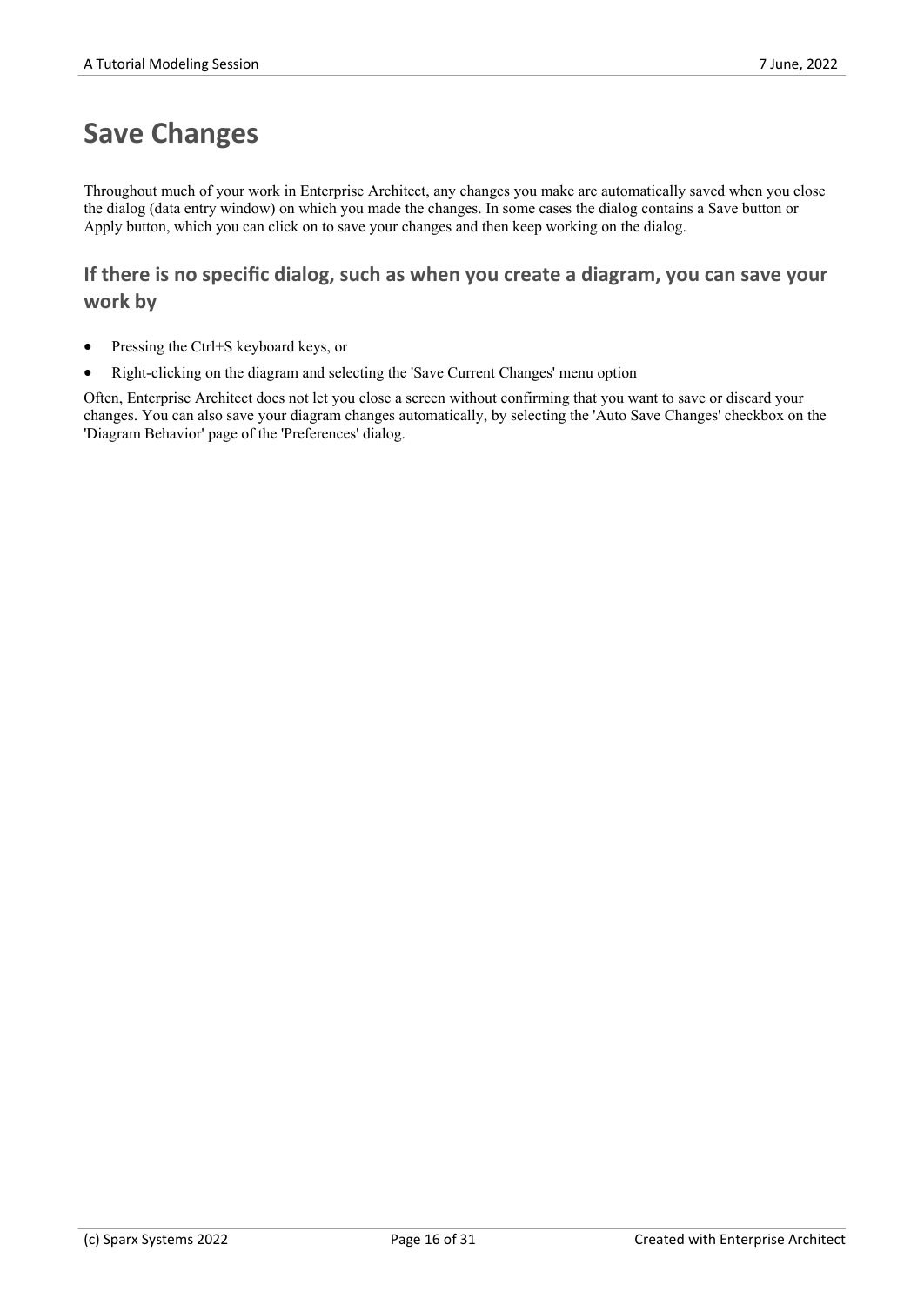# **Copy Elements**

You can quickly and easily duplicate one or more elements, with their child elements and diagrams, under other elements or Packages. You can insert a copy of an element under one or more other elements or Packages, in the same project file or any other project file.

It is not possible to duplicate an element on the *same* diagram, but you can generate representations of the element at the ends ofconnectors, called virtual connector ends. See the *Virtual Connector Ends - Represent One Element Several Times on a Diagram* Help topic.

### **Operations**

| Operation          | <b>Actions</b>                                                                                                                                                                                                                                                                                                                                   |
|--------------------|--------------------------------------------------------------------------------------------------------------------------------------------------------------------------------------------------------------------------------------------------------------------------------------------------------------------------------------------------|
| Copy the Elements  | In the Browser window, select the elements to copy, right-click on one and select:<br>'Copy / Paste   Copy to Clipboard   Full Structure for Duplication'<br>Alternatively, click on a selected element and press Ctrl+Shift+C.<br>The 'Copying Selected Element(s) to Clipboard' dialog briefly displays while the<br>copy operation completes. |
| Paste the Elements | In the Browser window, right-click on the element or Package into which to paste<br>the copied elements, and select the 'Copy / Paste   Paste Element(s) from Clipboard'<br>option.                                                                                                                                                              |
|                    | Alternatively, click on the Package and press Ctrl+V.                                                                                                                                                                                                                                                                                            |
|                    | The 'Pasting Element(s) from Clipboard' dialog briefly displays while the paste<br>operation completes.                                                                                                                                                                                                                                          |
|                    | The target element or Package is expanded and the pasted elements are exposed in<br>the Browser window. If you are pasting the elements within the same model as the<br>copied source, the source parent Package is also collapsed.                                                                                                              |
|                    | If the target element or Package already contains:                                                                                                                                                                                                                                                                                               |
|                    | An element of the same type with the same name as a pasted element, the<br>$\bullet$<br>pasted element name has the suffix - Copy                                                                                                                                                                                                                |
|                    | An element with the same type and name as the pasted element including the -<br>٠<br>Copy suffix, the suffix becomes - Copy1 (or - Copy2, - Copy3 and so on, as<br>copies of the element accumulate in the target element or Package)                                                                                                            |
|                    | You can keep the same element names as the source, or you can rename each<br>element either by clicking twice on it and editing the name in the Browser window,<br>or by double-clicking on it and editing the name in the 'Properties' dialog.                                                                                                  |

- If you want to copy any elements to paste under another element, the target element must be capable of receiving the child elements; for example, you cannot paste a Class element as a child of a Port
- A copy of an element does not have the external cross references of the source element; that is:
	- if one element is copied it has no connectors
	- if more than one element is copied, only the connectors between the copied elements are retained
	- however, if those elements come from a Sequence or Communication diagram and the diagram itself is not copied, the message connectors between the copied elements are not retained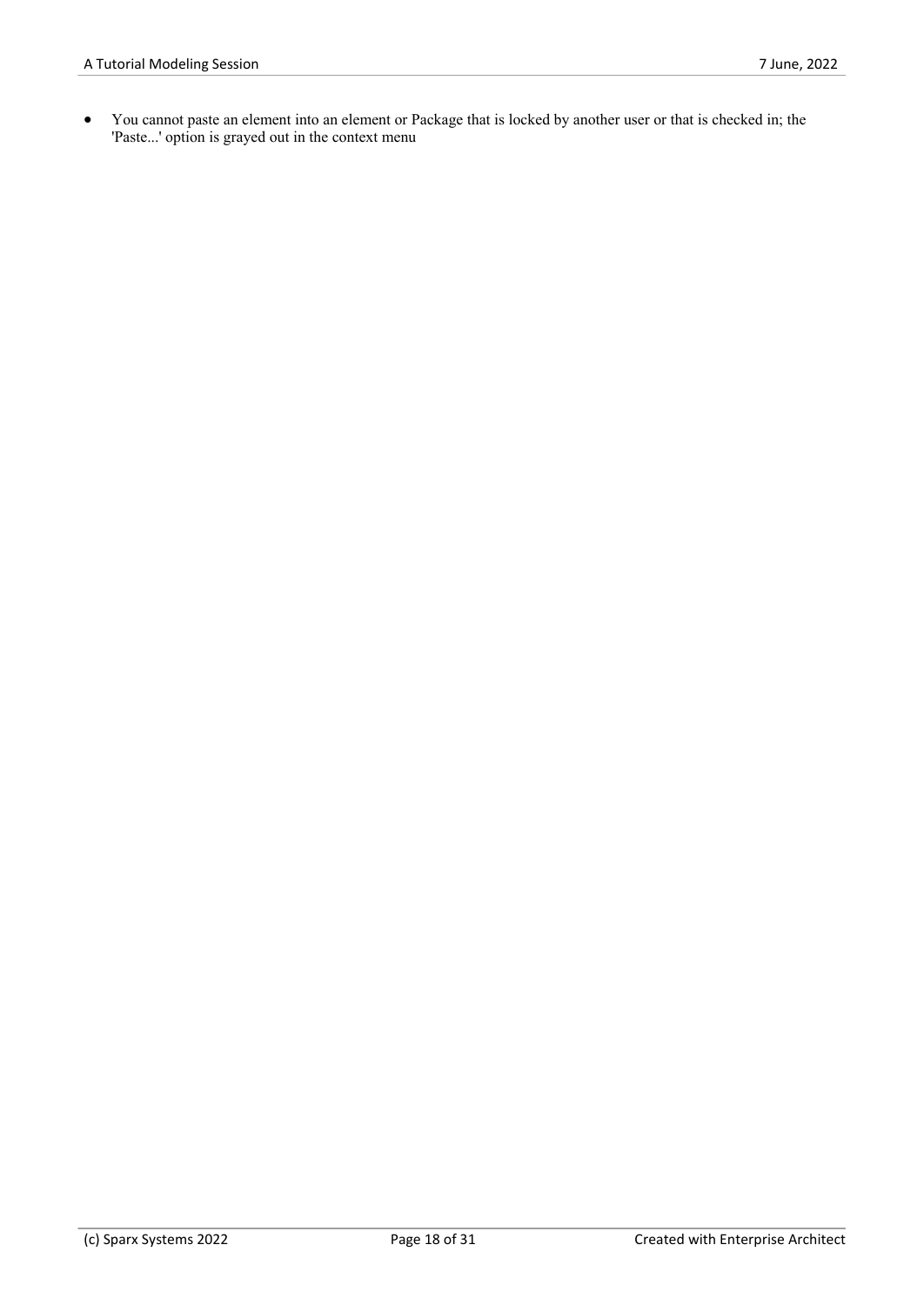# **Move Objects Around**

You have created a project containing Packages, diagrams and elements, and you have connected the elements. How do you change where things are?

### **Move diagrams, elements and connectors**

#### **Task**

Change the Browser window list order - re-arrange the order of items in the Browser window

Move elements between Packages - move diagrams, elements and child Packages from one parent Package to another

Move elements on a diagram - re-arrange the position of diagram elements

Move elements between diagrams - cut an element from one diagram and paste it onto another

Move connectors on a diagram - re-link a source element to a different target element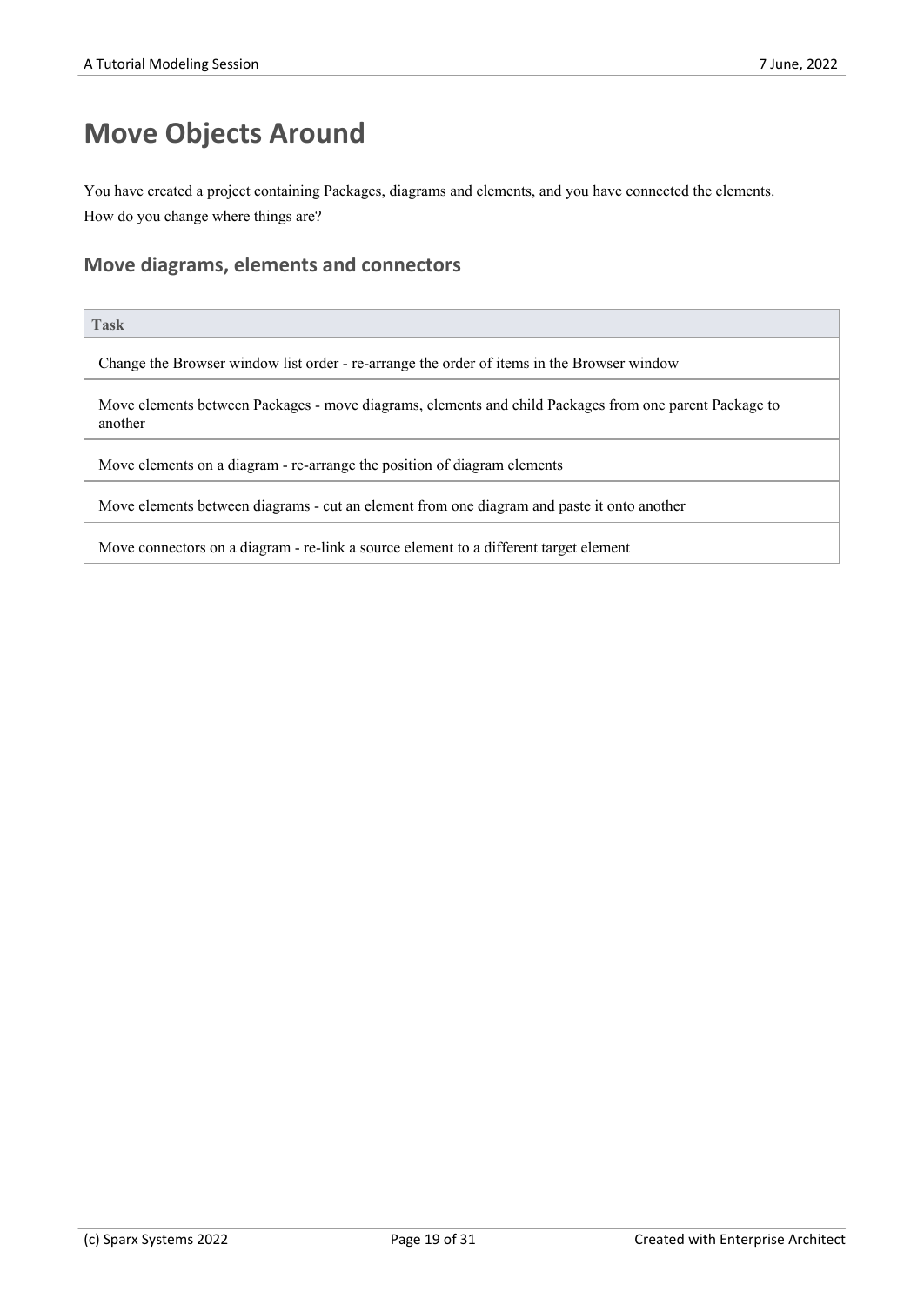# **Move Objects Within a Package**

In the Browser window, the contents of a Package are listed in the order: diagrams, child Packages, elements.

- Elements are further arranged in order of type (but see Notes)
- Within a type, components are initially listed in alphabetical or numerical order
- · You can change the order in which items are listed within their groups

### **Adjust the order in which items are listed in the Browser Window**

| <b>Step</b> | <b>Action</b>                                                                                                                                                                                                                                                    |
|-------------|------------------------------------------------------------------------------------------------------------------------------------------------------------------------------------------------------------------------------------------------------------------|
|             | Click on an item in the Browser window, then click on $\overline{a}$ or $\overline{a}$ in the toolbar at the top of the window.<br>The selected item is moved up or down in the Browser window accordingly, but remains within its<br>particular group of items. |
|             | To revert to listing components in alphabetical order, in the Browser window right-click on the Package<br>and select the 'Contents   Reset Sort Order' option.                                                                                                  |

#### **Notes**

You can re-arrange elements in your preferred sequence regardless of type, by selecting the 'Allow Free Sorting' checkbox on the 'General' page of the 'Preferences' dialog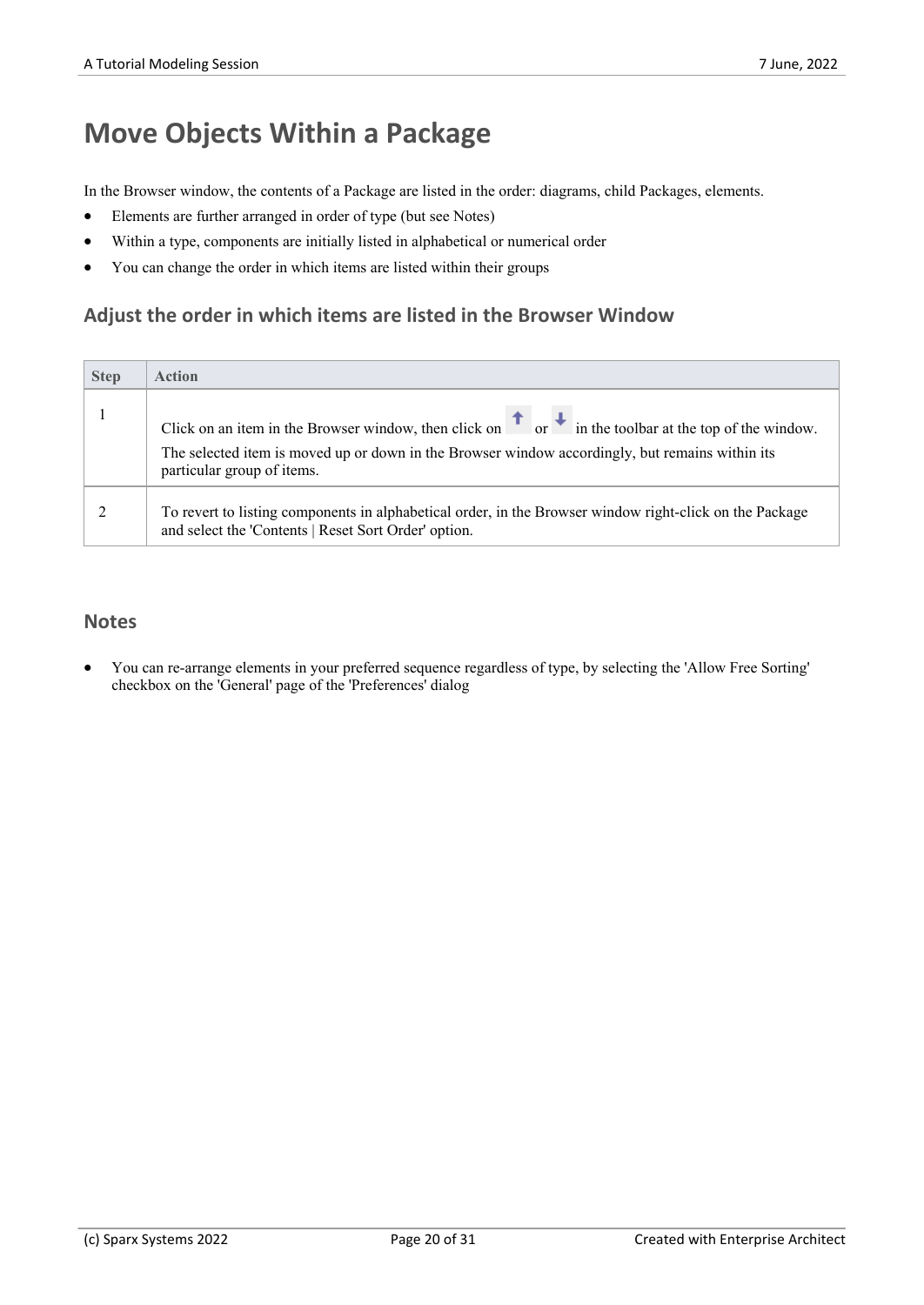# **Move Objects Between Packages**

When creating the various diagrams, elements and Packages that make up your model, at some point you might create one of these objects under the wrong parent Package. It is quite simple to relocate a model object from one Package to another, either to a higher level Package, a lower level Package or a different Package at the same level.

### **Move objects between Packages**

| <b>Step</b> | Action                                                                                                                                          |
|-------------|-------------------------------------------------------------------------------------------------------------------------------------------------|
|             | In the Browser window, click on and drag the model item to be relocated from its existing position, and<br>drop it onto the new parent Package. |
|             | The dragged item and all of its child items are relocated to the target Package.                                                                |

- Moving elements in the Browser window does not affect the use of elements in diagrams
- Moving an element or Package has no effect on any relationships that the element, Package, or elements within the Package have
- Moving a diagram generally does not affect the location of elements in Packages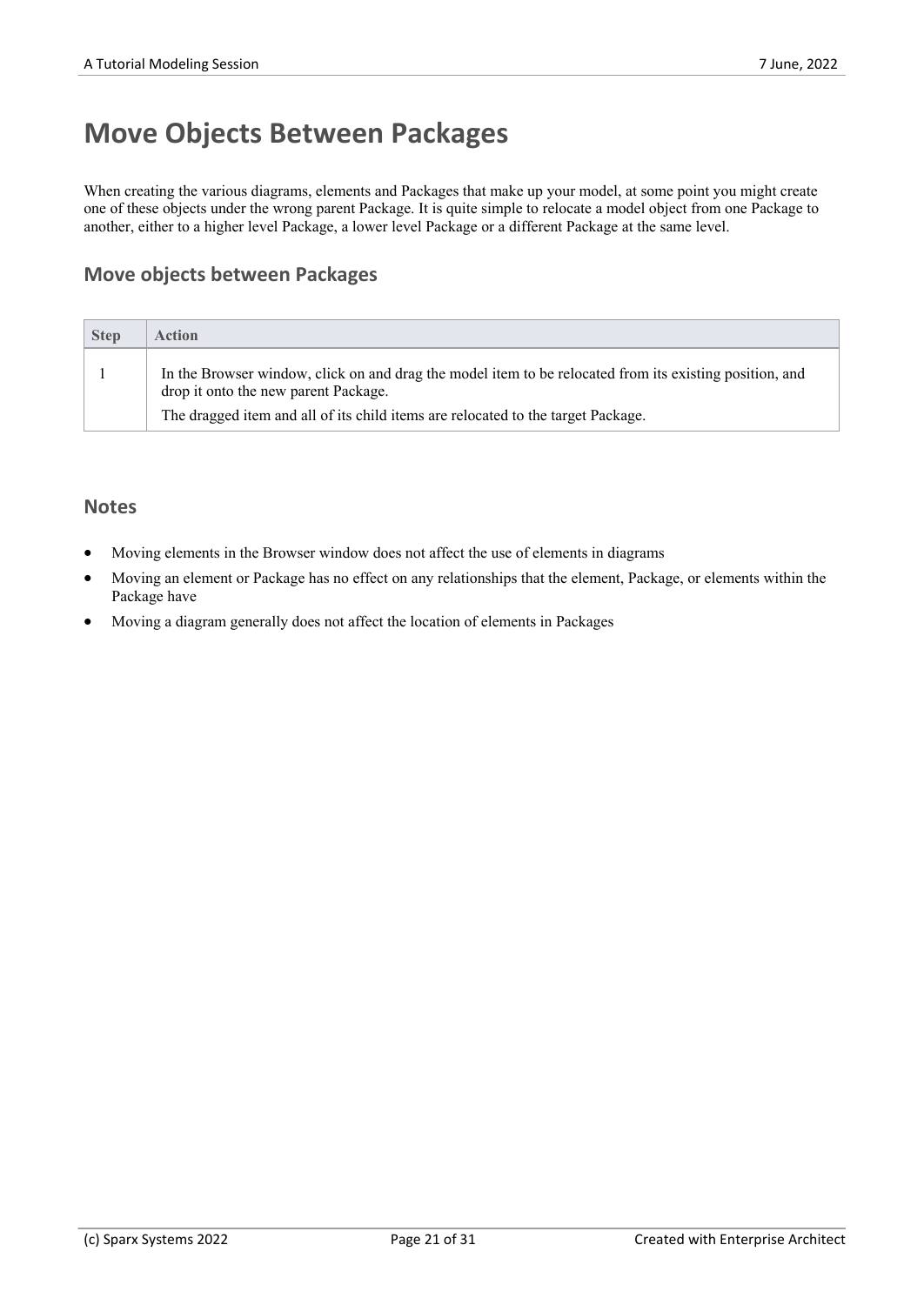# **Move Elements in a Diagram**

To improve the understanding of a diagram or to simply improve the presentation, you might want to adjust the position of the elements on your diagram.

### **For coarse adjustments**

| <b>Step</b> | <b>Action</b>                                               |
|-------------|-------------------------------------------------------------|
|             | Click on a diagram element and drag it to its new position. |

### **For fine adjustments**

| <b>Step</b> | Action                                                                                                                                             |
|-------------|----------------------------------------------------------------------------------------------------------------------------------------------------|
|             | Click on a diagram element to select it.                                                                                                           |
|             | While holding down the Shift key, press the keyboard arrow keys to move the selected element one pixel<br>at a time in the direction of the arrow. |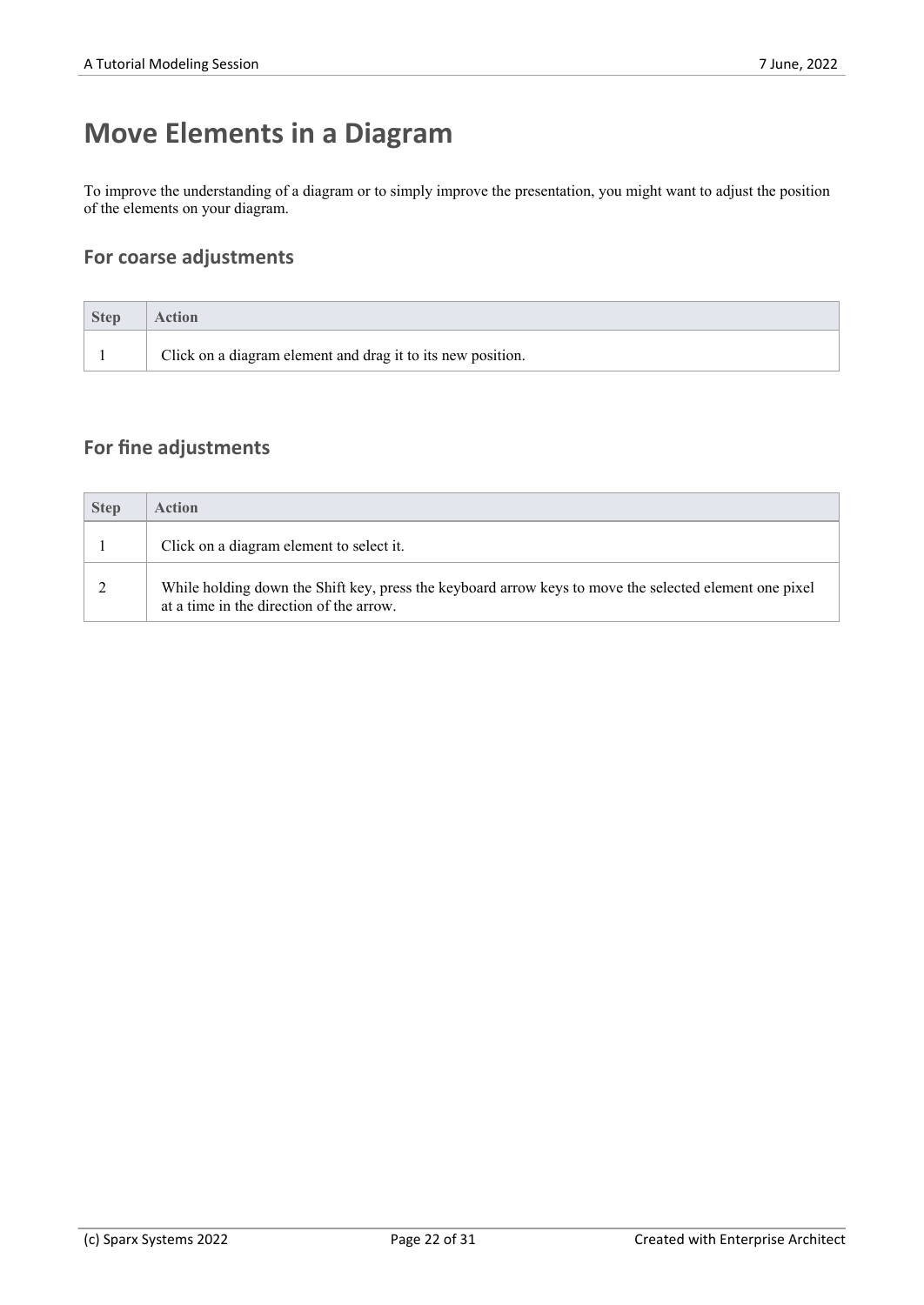## **Move Elements Between Diagrams**

If an element is present in one diagram but actually belongs in another, you can simply move the element from the first diagram into the second.You can also cut multiple elements from one diagram and paste them into another. When you cut elements from a diagram, the elements are held on the clipboard but are not cleared from the source diagram until they are specifically pasted into the target diagram. A moved element is not affected in any other way.

#### **Access**

Open the diagrams:

- Containing the element(s) to be moved, and
- Into which the elements $(s)$  will be moved

| <b>Keyboard Shortcuts</b> | With the element selected in the source diagram:<br>$Ctrl+X$                                             |  |
|---------------------------|----------------------------------------------------------------------------------------------------------|--|
|                           | With the cursor in the target diagram:<br>$Ctrl+V$ or Shift+Insert                                       |  |
| Other                     | Display the 'Default Tools' Toolbar (Explore $>$ Portals $>$ Show Toolbar $>$ Default<br>Tools) and:     |  |
|                           | On the source diagram, click on the element to be moved and on the $\frac{3}{20}$ icon<br>in the Toolbar |  |
|                           |                                                                                                          |  |

#### **Notes**

· By selecting more than one element at a time, you can move multiple elements in the same operation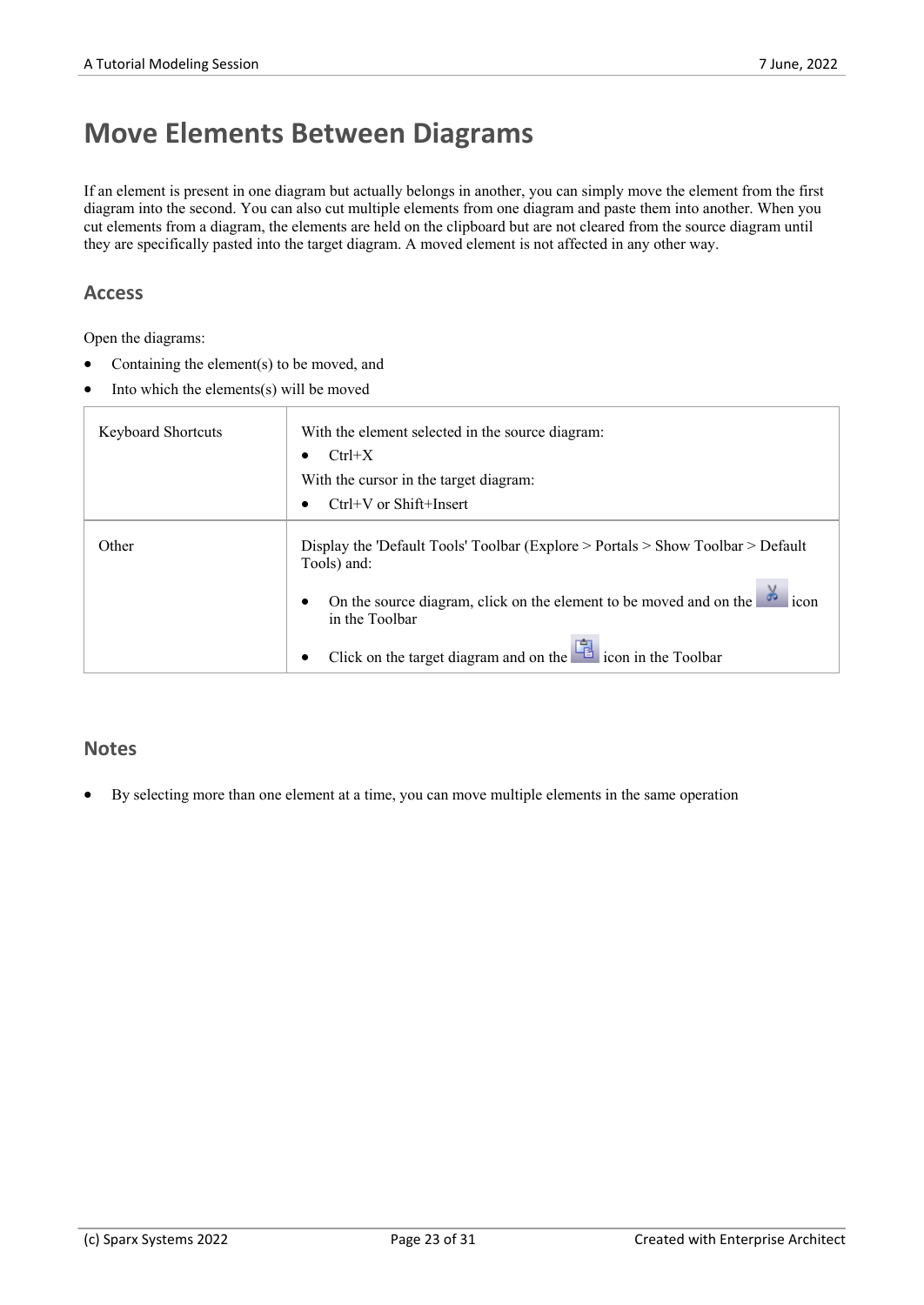# **Connect to a Different Element on a Diagram**

When creating connectors in your diagrams, at some point you might connect the wrong pair of elements. Enterprise Architect provides a simple method to help you to move the end of a connector from one element to another; that is:

- · Change the source element of a connector from the current element to another, or
- Change the target element of a connector from the current element to another

#### **Change a connected element**

| <b>Step</b> | <b>Action</b>                                                                                                                                                                                      |
|-------------|----------------------------------------------------------------------------------------------------------------------------------------------------------------------------------------------------|
|             | In the diagram, click on the connector to select it.                                                                                                                                               |
|             | The connector is highlighted with 'handles' at each connector end.                                                                                                                                 |
|             | Move the cursor over the 'handle' at the end of the connector to reconnect.<br>The cursor changes to a small arrow pointing upwards to the right.                                                  |
|             | Click on and drag the connector end to the other element to connect to.<br>When you release the mouse button, the connector breaks from the original element and reconnects to the<br>new element. |

#### **Notes**

· You can also tidy up a connection by dragging the end of the connector to a better position on the edge of the element, or move both ends at once by dragging the middle of the connector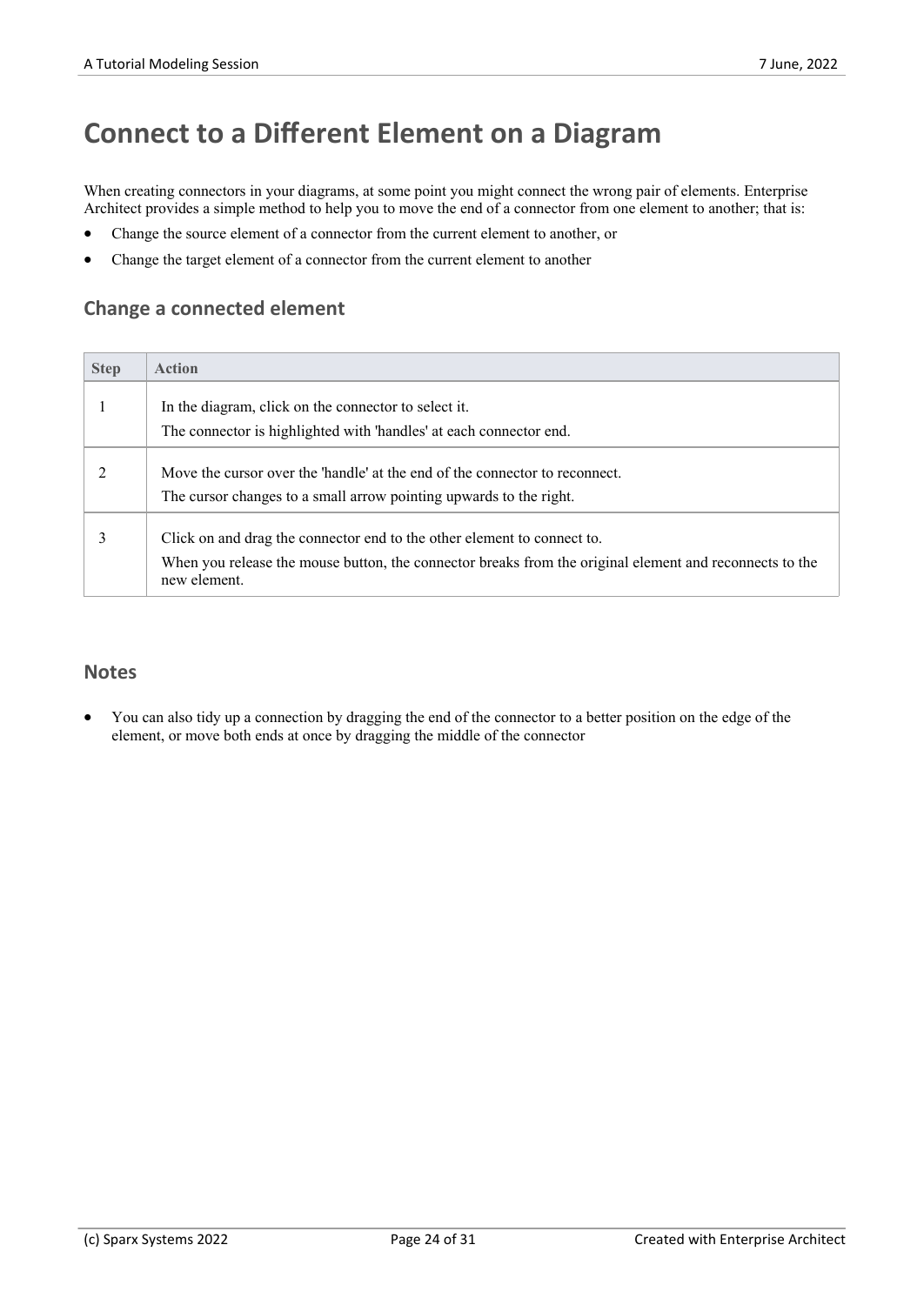## **Delete a Connector**

It is possible to hide a connector on a diagram, or to delete it entirely from the model, removing the relationship between the previously connected elements.

Displaying all of the connectors on a complex diagram can make the diagram somewhat confused, so it can be useful to hide some of the connectors, to clarify a specific aspect of a more complex picture.

### **Hide or remove a connector between two elements**

| <b>Step</b>    | <b>Action</b>                                                                                                                                                                                                                                                                                                                                                                                                                                                                                                                                                                                                                                                                                                |
|----------------|--------------------------------------------------------------------------------------------------------------------------------------------------------------------------------------------------------------------------------------------------------------------------------------------------------------------------------------------------------------------------------------------------------------------------------------------------------------------------------------------------------------------------------------------------------------------------------------------------------------------------------------------------------------------------------------------------------------|
| $\mathbf{1}$   | Open the diagram containing the connector of interest.<br>Either:<br>Double-click on the diagram name in the Browser window, or<br>٠<br>Make an already open diagram the 'active' diagram, by clicking on its tab in the Diagram View<br>٠                                                                                                                                                                                                                                                                                                                                                                                                                                                                   |
| 2              | Click on the connector in the diagram to select it.<br>The selected connector is highlighted in the diagram.                                                                                                                                                                                                                                                                                                                                                                                                                                                                                                                                                                                                 |
| 3              | Either:<br>Press Ctrl+Delete<br>$\bullet$<br>Right-click on the connector and select the 'Delete Connector' option, or<br>٠<br>Press the Delete key<br>٠<br>If you press Ctrl+Delete, a dialog displays prompting you to confirm that you want to delete the connector<br>(and the relationship it describes) from the model. Click on the Yes button to remove the connector.<br>The Delete key and 'Delete Connector' option display the 'Remove Connector' dialog.                                                                                                                                                                                                                                        |
| $\overline{4}$ | On the 'Remove Connector' dialog, choose one of the options:<br>Hide the connector or<br>$\bullet$<br>Delete the connector from the model<br>٠<br>'Hide the connector' obscures the connector on the current diagram; you cannot see it but the relationship<br>between the two elements still exists and is shown on other diagrams containing the two elements<br>together, and on all reports of connectors between the elements.<br>'Delete the Connector from Model' removes the relationship that exists between the two elements; the<br>connector is removed from the current diagram, from all other diagrams on which it is shown, and from<br>all reports on connectors between the two elements. |
| 5              | Optionally, tick the checkbox 'Don't ask again'.<br>Selecting this option prevents the 'Remove Connector' dialog from being displayed next time you select<br>the 'Delete Connector' command; the command uses the setting you last used on the dialog.<br>Make sure that you have selected the right option to use as your default.                                                                                                                                                                                                                                                                                                                                                                         |
| 6              | Click on the OK button.<br>The connector disappears from the diagram.<br>If you selected the 'Delete the connector from the model' option, the relationship represented by the<br>connector is also deleted from your model.                                                                                                                                                                                                                                                                                                                                                                                                                                                                                 |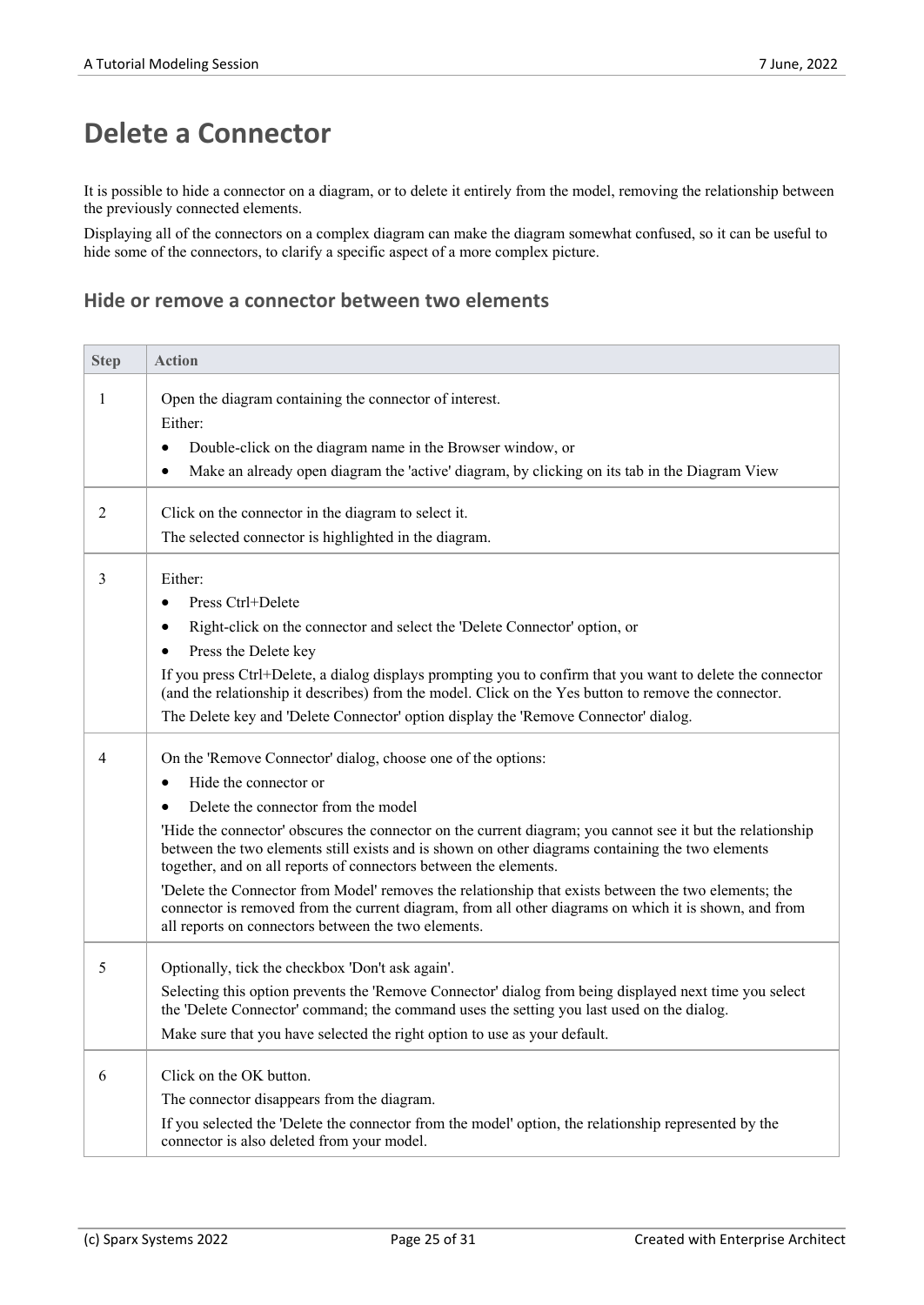- · You cannot select multiple connectors it is only possible to select one connector at a time
- If you select the 'Don't ask again' checkbox on the 'Remove Connector' dialog, you can reset this option on the 'Links' page of the 'Preferences' dialog ('Start > Appearance > Preferences > Preferences > Links' ribbon option, select the 'Prompt on connector delete' checkbox)
- Selecting the 'Hide the connector' option in the 'Remove Connector' dialog has the same effect as using the 'Visibility | Hide Connector' context menu option on the connector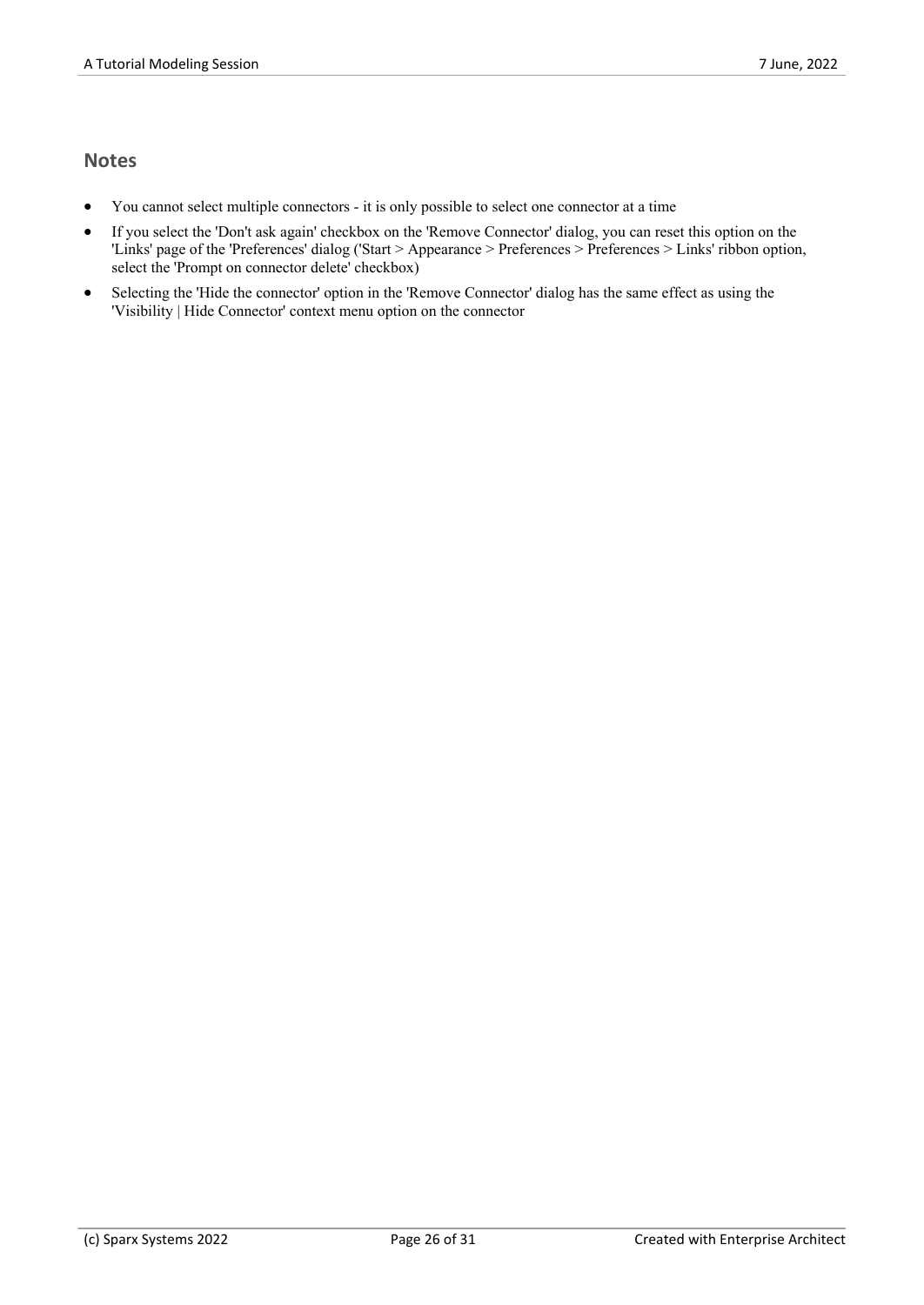# **Delete an Element**

You can delete the elements of a model from a diagram or from the Browser window.

### **Delete an element**

#### **Options**

Remove elements from a diagram: this is essentially 'hiding' the element in that particular view of the model.

Delete elements from a model - the element, its properties and any child elements or diagrams it has are all deleted; the element is removed from all diagrams on which it appears.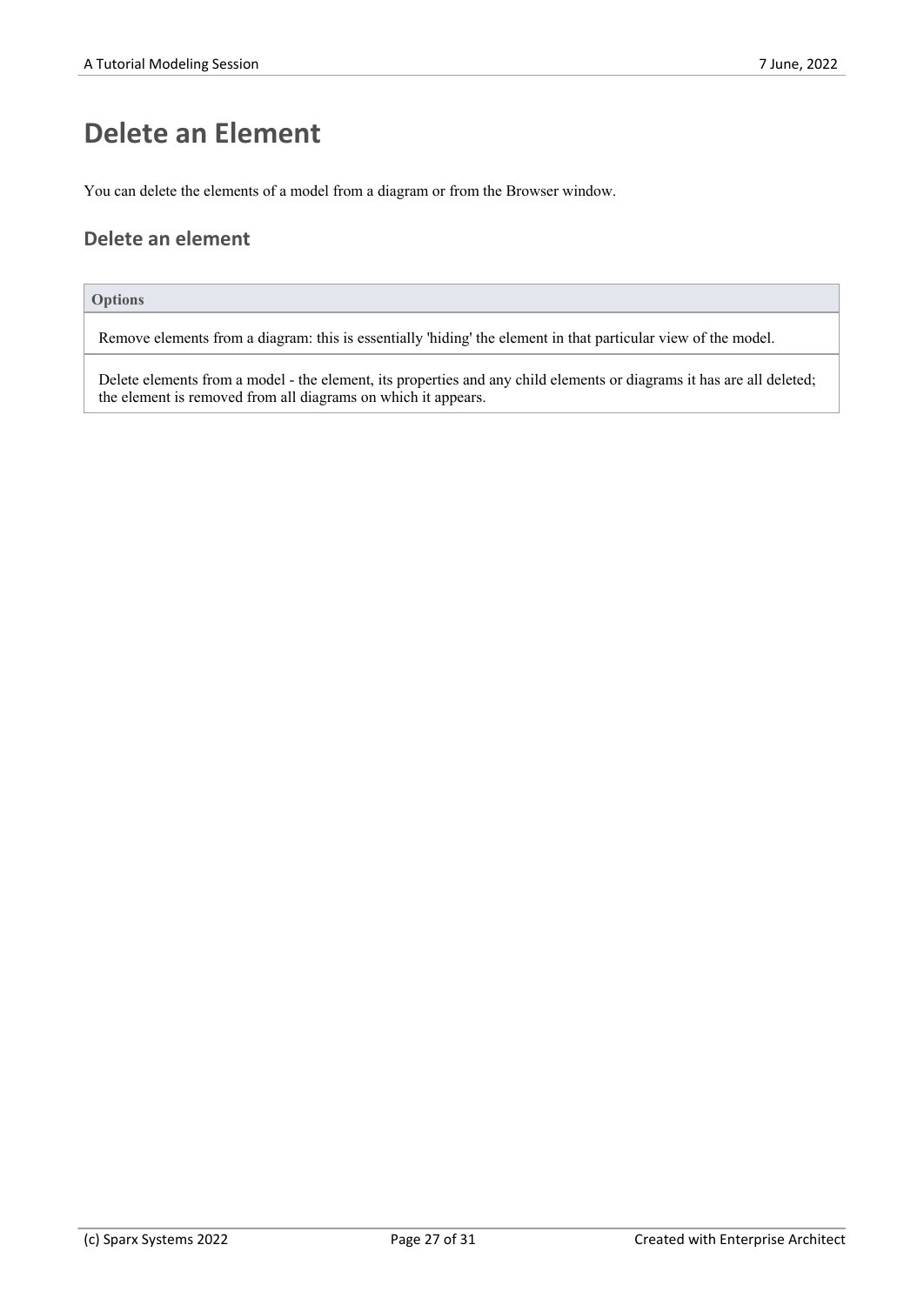# **Remove Elements From a Diagram**

Removing an element from a diagram does not delete the element from the model and therefore does not alter the structure of the underlying model. When you remove an element from a diagram, you are essentially 'hiding' the element in that particular view of the model.

### **Remove elements from a diagram**

| <b>Step</b> | <b>Action</b>                                                                                                                                                            |
|-------------|--------------------------------------------------------------------------------------------------------------------------------------------------------------------------|
|             | Open the diagram that is to be modified.                                                                                                                                 |
|             | Either:                                                                                                                                                                  |
|             | Double-click on the diagram name in the Browser window, or                                                                                                               |
|             | Make an already open diagram the 'active' diagram, by clicking on its tab in the Diagram View<br>$\bullet$                                                               |
| 2           | Either:                                                                                                                                                                  |
|             | Press Ctrl+A to select all of the elements in the diagram, or                                                                                                            |
|             | Click on an element in the diagram to select it (and use Ctrl+click to add further elements to your<br>$\bullet$<br>selection, or to remove elements from the selection) |
|             | The selected elements are highlighted in the diagram.                                                                                                                    |
| 3           | Either:                                                                                                                                                                  |
|             | Press the Delete key, or                                                                                                                                                 |
|             | Press Ctrl+D, or<br>٠                                                                                                                                                    |
|             | Right-click a selected element and select the 'Delete <element name="">' or 'Delete Selected' option<br/><math>\bullet</math></element>                                  |
|             | The selected elements are removed from the diagram.                                                                                                                      |

#### **Notes**

You can 'undo' the removal of a diagram element, by pressing Ctrl+Z, or by clicking the Undo button in the Default Tools toolbar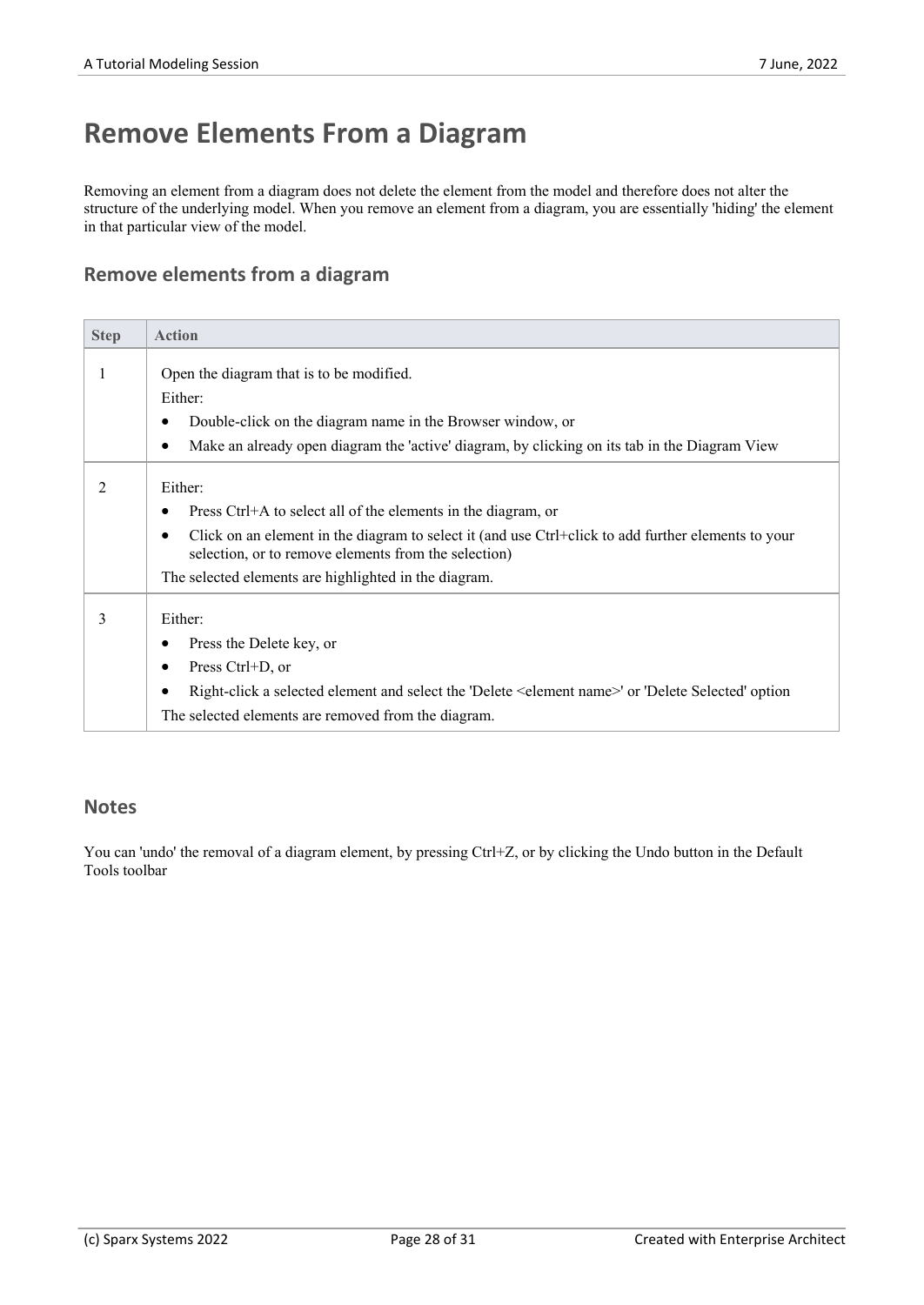# **Delete Elements From Your Model**

You can delete elements from your model, working either from the Browser window or from a diagram.

- When you delete an element from your model, the element, its properties and any child elements or diagrams it contains are all deleted
- The deleted element is removed from all diagrams on which it appears
- All relationships that it was involved in are also deleted from the model

### **Delete one or more items from your model using the Browser window**

| <b>Step</b>   | <b>Action</b>                                                                                                                                                                         |
|---------------|---------------------------------------------------------------------------------------------------------------------------------------------------------------------------------------|
|               | In the Browser window, click on an item to select it.<br>To select additional items, or to remove items from the selection, use Ctrl+click or Shift+click.                            |
|               | The selected items are highlighted in the Browser window.                                                                                                                             |
| $\mathcal{L}$ | Either:<br>Press Ctrl+Delete or<br>$\bullet$<br>Right-click on one of the selected elements, then select the 'Delete selected item(s)' option<br>٠<br>A confirmation dialog displays. |
|               | Click on the Yes button.<br>The selected items are deleted from your model.                                                                                                           |

### **Delete one or more items from your model using a diagram**

| <b>Step</b> | <b>Action</b>                                                                                                                                                                                                                                                                               |
|-------------|---------------------------------------------------------------------------------------------------------------------------------------------------------------------------------------------------------------------------------------------------------------------------------------------|
|             | To open the diagram containing the items to be deleted from your model, either:<br>Double-click on the diagram name in the Browser window, or<br>$\bullet$<br>Make an already open diagram the 'active' diagram, by clicking on its tab in the Diagram View<br>٠                            |
| 2           | Either:<br>Press Ctrl+A to select all of the elements in the diagram, or<br>٠<br>Click on an element in the diagram to select it, then use Ctrl+click to add or remove specific elements<br>$\bullet$<br>to and from the selection<br>The selected elements are highlighted in the diagram. |
| 3           | Press Ctrl+Delete.<br>A confirmation dialog displays.                                                                                                                                                                                                                                       |
| 4           | Click on the Yes button.<br>The selected elements are removed from the model.                                                                                                                                                                                                               |